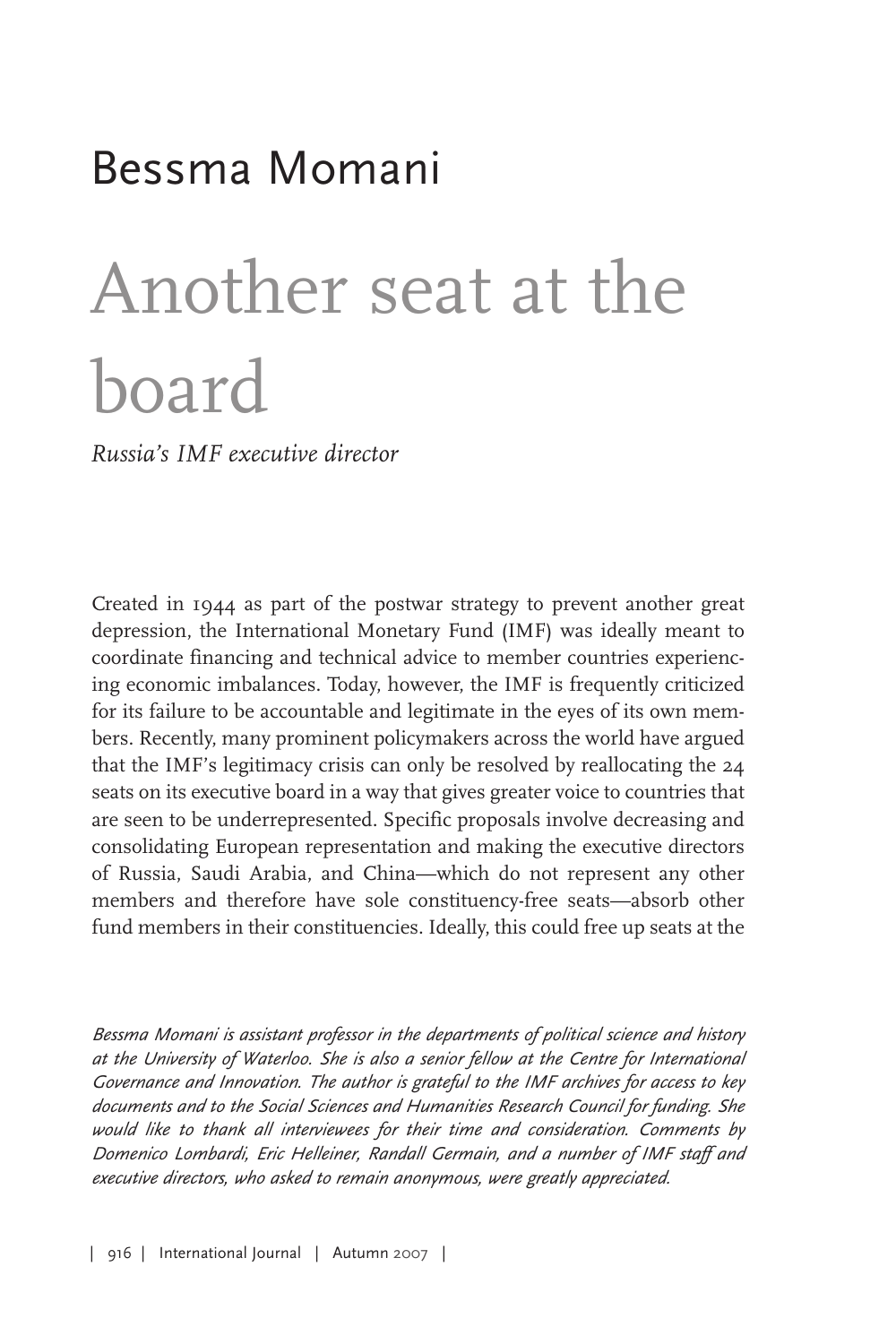executive board and allow quota increases for those deemed underrepresented or unheard, namely emerging market economies and less developed countries. 1

While policymakers have been discussing how to recompose the executive board, little academic attention has been devoted to this important organ of international monetary decision-making. Moreover, we have a rich political science literature on the study of international organizations that has not been applied to analyze how seats at the IMF executive board might be acquired. Three theoretical schools studying decision-making in international organizations are led by bureaucratic organization theories, realist theories, and, bridging the two, delegation theories. Are IMF executive board seats determined by bureaucratic considerations, as organizational theorists would argue, or by strategic power politics, as realists would contend, or by a combination of external constraints and internal accommodation, as delegation theorists would purport? The theoretical debate on this issue is lively, with hypothesizing taking place on every front.

Bureaucratic organization theorists, inspired by constructivism, have argued that IMF staff have intellectual dominance in the institution. IMF staff play a key role in shaping IMF policies, programs, and ultimately decision-making. The fusion of constructivism and organizational theories, spearheaded by the multi-case study by Barnett and Finnemore, has given stronger ontological and purposive value to international organizations. International organizations are viewed as "social contexts" that have their own culture, norms, and idiosyncrasies, all of which need to be considered when trying to explain IMF decision-making. There are "unintended consequences" of IMF staff behaviour that produce mission creep or "dysfunctional behaviour"—policies and decisions that are not necessarily sanctioned by the IMF executive board. The IMF staff can often push forward their own agendas because they have respected economic expertise. They are in effect "in authority" because the executive board has entrusted them with key functions; the staff are also "an authority" because they create economic knowledge and ideas to which member countries are receptive. 2

1 For a recent review of IMF reform debates, see Eric Helleiner and Bessma Momani, Slipping into Obscurity: Crisis and Reform at the IMF (Waterloo: Centre for International Governance and Innovation, 2007); and Edwin Truman, <sup>A</sup> Strategy for IMF Reform (Washington, DC: Institute for International Economics, 2006).

2 See Michael Barnett and Martha Finnemore, Rules for the World: International Organizations in Global Politics (Ithaca: Cornell University Press, 2004).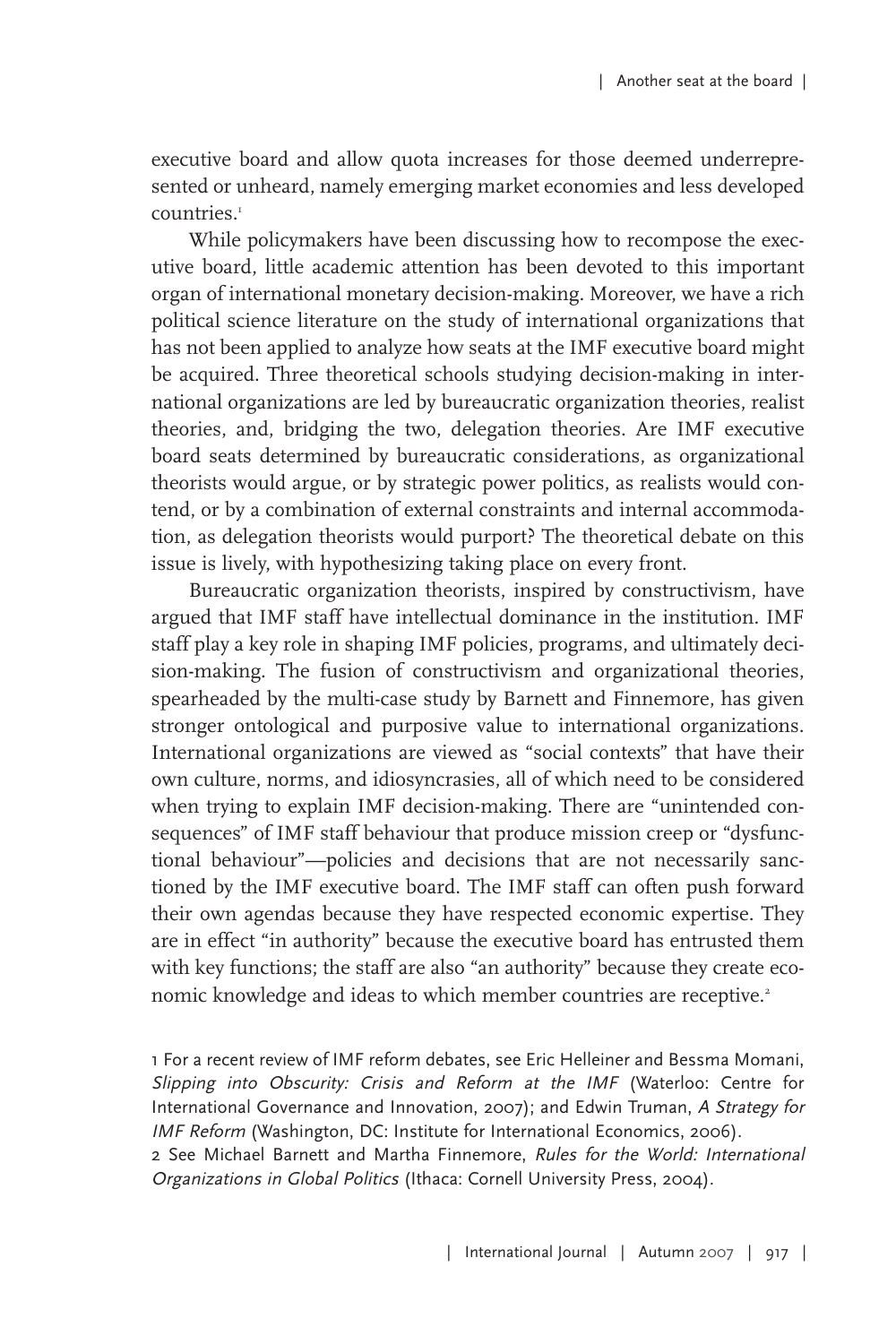Building on the importance constructivists attach to the role of norms and shared beliefs, this bureaucratic approach focuses on the IMF staff's shared ideas or norm convergence. Bureaucratic organization theorists would assume that the IMF staff, deemed technocratic, would have a strong sway in internal IMF decision-making and would resist attempts to politicize the organization; ideational forces would outweigh material ones. This reinforces the IMF's claim that its day-to-day functions are carried out by the technically oriented staff, composed mainly of internationally recruited macroeconomists that are separated from the potentially politicized—and relatively small—executive board. In one study, the author found the IMF staff resisting and usurping both the managing director and the executive board's attempts to limit the staff's scope of conditionality. Instead of reforming IMF guidelines, the IMF staff further entrenched and expanded the staff's scope of conditionality. 3

Realists look at the executive board where balance of power is reflected in quotas and shares and argue that ultimately the board can trump the IMF staff. While the fund architects may have argued that in order to remain effective, the size of the board was to remain small, realists would add cynically that a small board could ensure that powerful states could then easily control the board. Realists suggest that IMF decision-making is actually a reflection of powerful states' interests, as the executive board reflects the skewed distribution of power in the international economic system. Realists would argue that powerful states use international organizations as instruments to achieve their foreign policy objectives by ensuring control over an organization's decision-making process and policy outcomes. In this realist take, the IMF has no independent decision-making effect on its member states and reflects the will of the strongest members, most notably the United States and its private financial community.

Realists most often find the United States using the IMF as an instrument of its foreign policy. A number of studies, for example, have used UN voting records to show that the United States determines IMF loan approvals when it perceives its global alliances are under threat, again through its dominant role at the executive board. In a specific study of IMF-

3 Bessma Momani, "Limits of streamlining fund conditionality: IMF's organizational culture," Journal of International Relations & Development 8, no. 2 (June 2005). For IMF arguments about the role of the staff and executive board, see Joseph Gold, "Political considerations are prohibited by articles of agreement when the fund considers requests for use of resources," IMF Survey, Washington, DC, 23 May 1983, 148.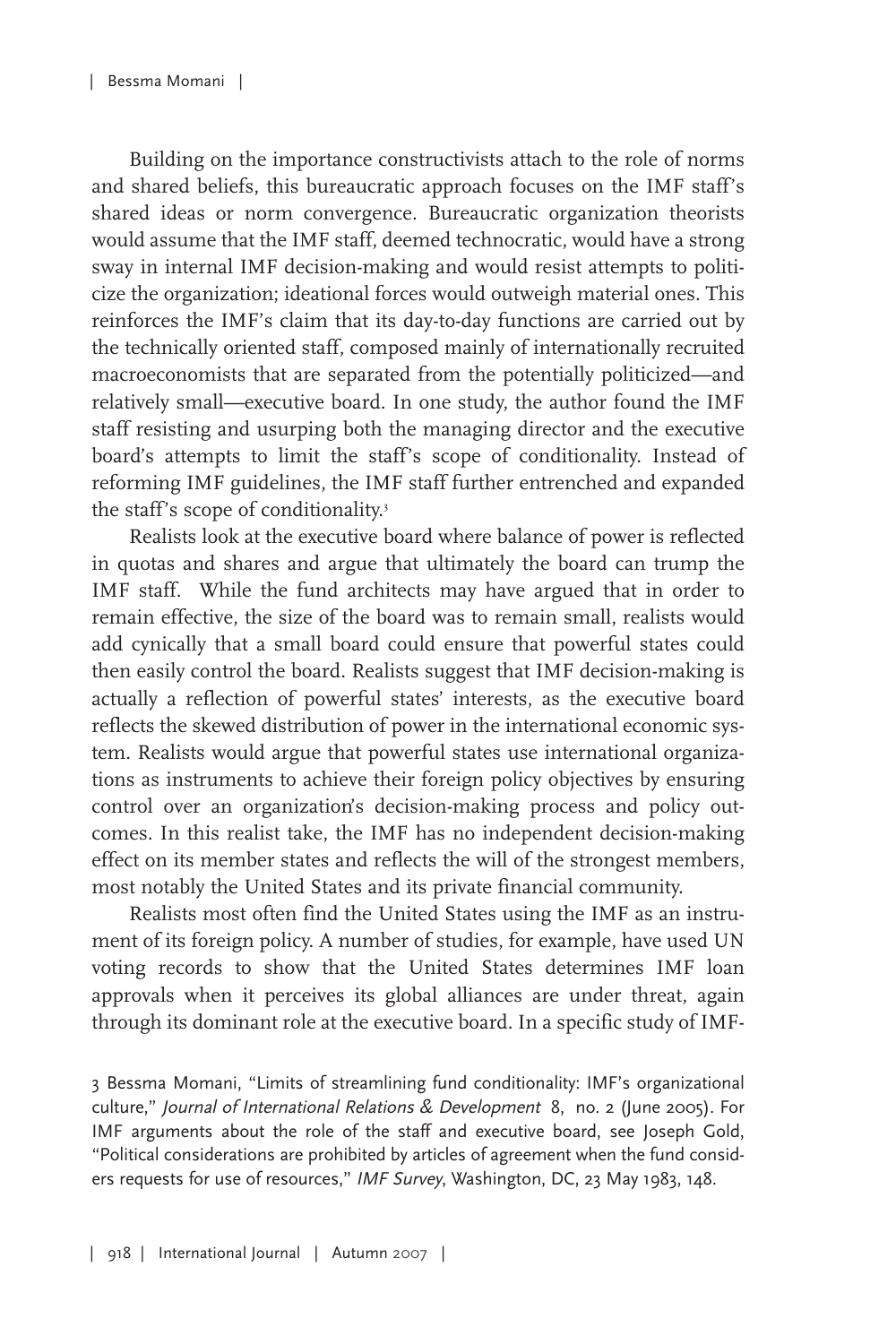Egyptian negotiations, the author has found explicit evidence of the United States usurping IMF staff loan conditionality to prop up the pro-western Mubarak regime. 4

Others have built on realist assumptions to find that the IMF also designs and approves loans when creditor states and private commercial interests are highly exposed to debtor states. The United States directly intervenes in IMF decision-making when states are heavily indebted to American banks and when it is concerned over "bailing-out" states experiencing financial crisis. <sup>5</sup> These realist studies suggest that the United States delegates its foreign policy preferences through its executive director who in turn influences IMF decision-making, including the policy prescribed by the IMF staff.

Delegation theorists use principal/agent models and purport to build theoretical bridges between bureaucratic organizational theorists and realists. They argue that powerful principals delegate authority to international organizations that give staff some autonomy. Powerful countries may influence the IMF staff, but the IMF staff can also create their "zone of discretion" and insulate their technocratic work from their intrusive principals. In other words, the IMF staff's intellectual dominance in the institution creates a powerful shield against powerful board members' attempts to politicize the organization. Ngaire Woods has similarly argued that although powerful members indeed have political preferences that create an "outer structural constraint" on the IMF staff, IMF staff also have their own professional standards and templates that must be squared against political

4 See Stone Thacker, "The high politics of IMF lending," World Politics 52, no. 1 (October 1999): 38-75; Miles Kahler, "The United States and the international monetary: Declining influence or declining interest?" in Margaret P. Karns and Karen A. Mingot, eds., The United States and Multilateral Institutions: Patterns of Changing Instrumentality and Influence (London: Routledge, 1990). Also see Bessma Momani, IMF-Egyptian Debt Negotiations (Cairo: American University of Cairo Press, 2006), and Idem, "American politicization of the International Monetary Fund," Review of International Political Economy 11, no. 5 (December 2004).

5 Erica Gould, "Money talks: Supplementary financiers and international monetary IMF conditionality," International Organization 57, no. 3 (2003): 551-86; Thomas Oatley and Jason Yackee, "American interests and IMF lending," International Politics 41, no. 3 (2004): 415-29; Richard Leaver and Leonard Seabrooke, "Can the IMF be reformed?" in Julie De Los Reyes and Walen Bello, eds., Global Finance (London: Zed Press), 25-35.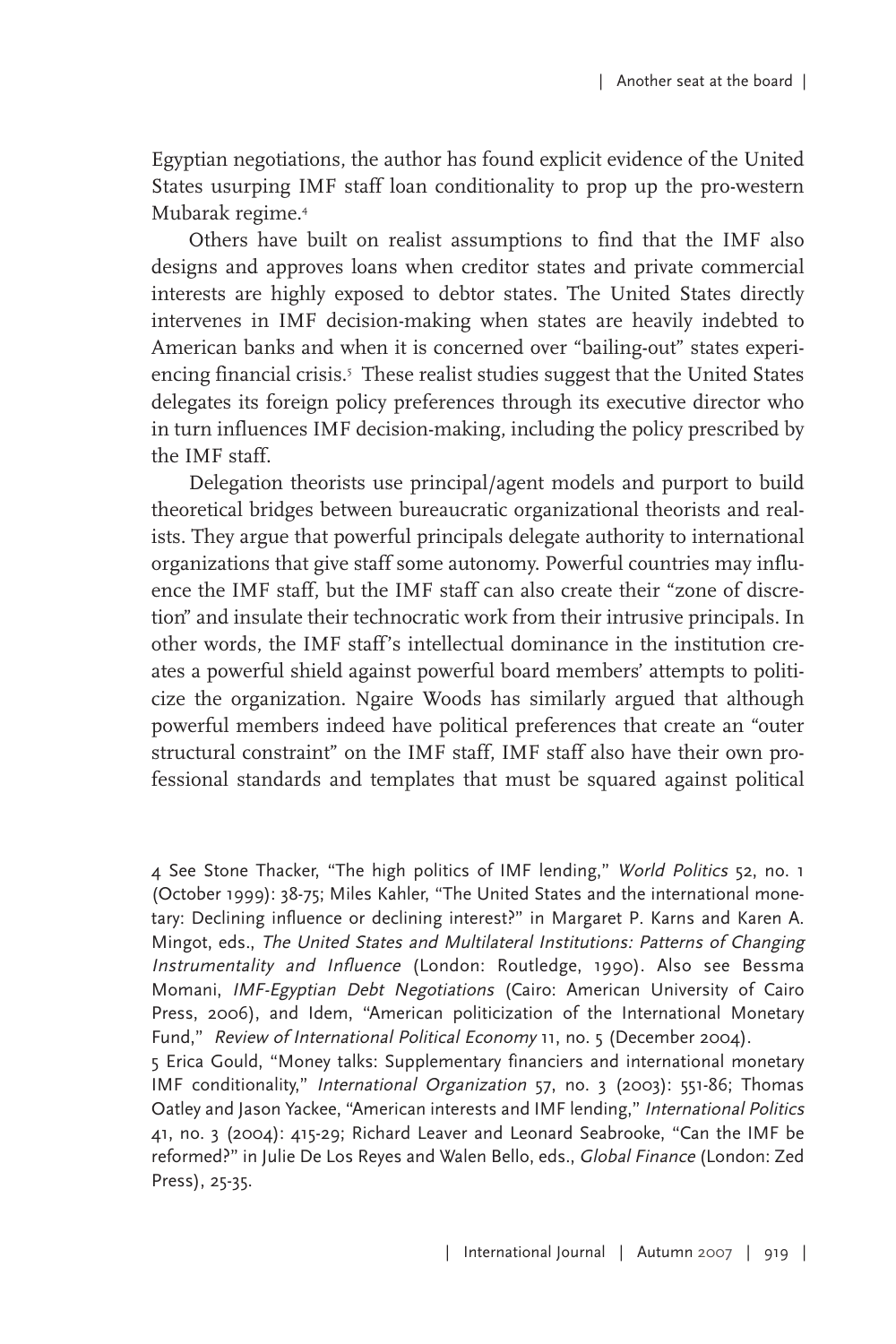pressure. Delegation theorists suggest that technical and scientific organizations can better resist external political pressure by nesting their work in professional codes of conduct. International organizations and their staff need to be given this important "zone of discretion" to create an aura of neutrality and ensure policy credibility. Principals prefer entrusting authority to a technical, bureaucratic, and hierarchical organization because policy outcomes are arguably more predictable. Principals will have some oversight mechanism, however, to ensure that the staff do not overstep their mandate. In other words, delegation is loaned to the IMF staff and can be usurped by the executive board through drastic measures. 6

In essence, bureaucratic organization theorists see the executive board as less powerful than the technical IMF staff. Realists view the board as a reflection of the distribution of international power and assume real decision-making is taking place outside the IMF. Delegation theorists, meanwhile, view the staff as the key actor unless trumped by the board. Given the organizational culture of the institution and the political stakes involved in having a seat at the executive board, I see a conundrum. If it is the IMF economist staff, functioning away from the executive board, that collates and verifies members' economic information, assesses members' economic weight, and ultimately calculates quota allocations using an established formula, should not the process of determining seat and quota allocations be a technical and reproducible process? At the same time, if the allocation of quotas and resulting executive board seat allocation determines the political and economic direction of the very powerful IMF—an agent of global economic liberalization—should not the external pressure to have a favourable political outcome for its powerful state members lead to intense politicization of the process? How do external political pressures and the technocratic fund culture interact? The case of Russia is used to help reveal

6 Darren G. Hawkins, "States, international organizations, and principal-agent theory," in Darren G. Hawkins, David A. Lake, Daniel L. Nielson, and Michael J. Tierney, eds., Delegation and Agency in International Organizations (Cambridge: Cambridge University Press, 2006); Ngaire Woods, The Globalizers (Ithaca: Cornell University Press, 2006). For an argument on bridge-building efforts, see Daniel L. Nielson, Michael J. Tierney, and Catherine Weaver, "Bridging the rationalist-constructivist divide: Re-engineering the culture of the World Bank," Journal of International Relations and Development 9, no. 2 (2006): 107-39. For an application of delegation theory to IMF surveillance, see Bessma Momani, "IMF surveillance and America's Turkish delight," Perspectives: The Central European Review of International Affairs 27 (winter 2007).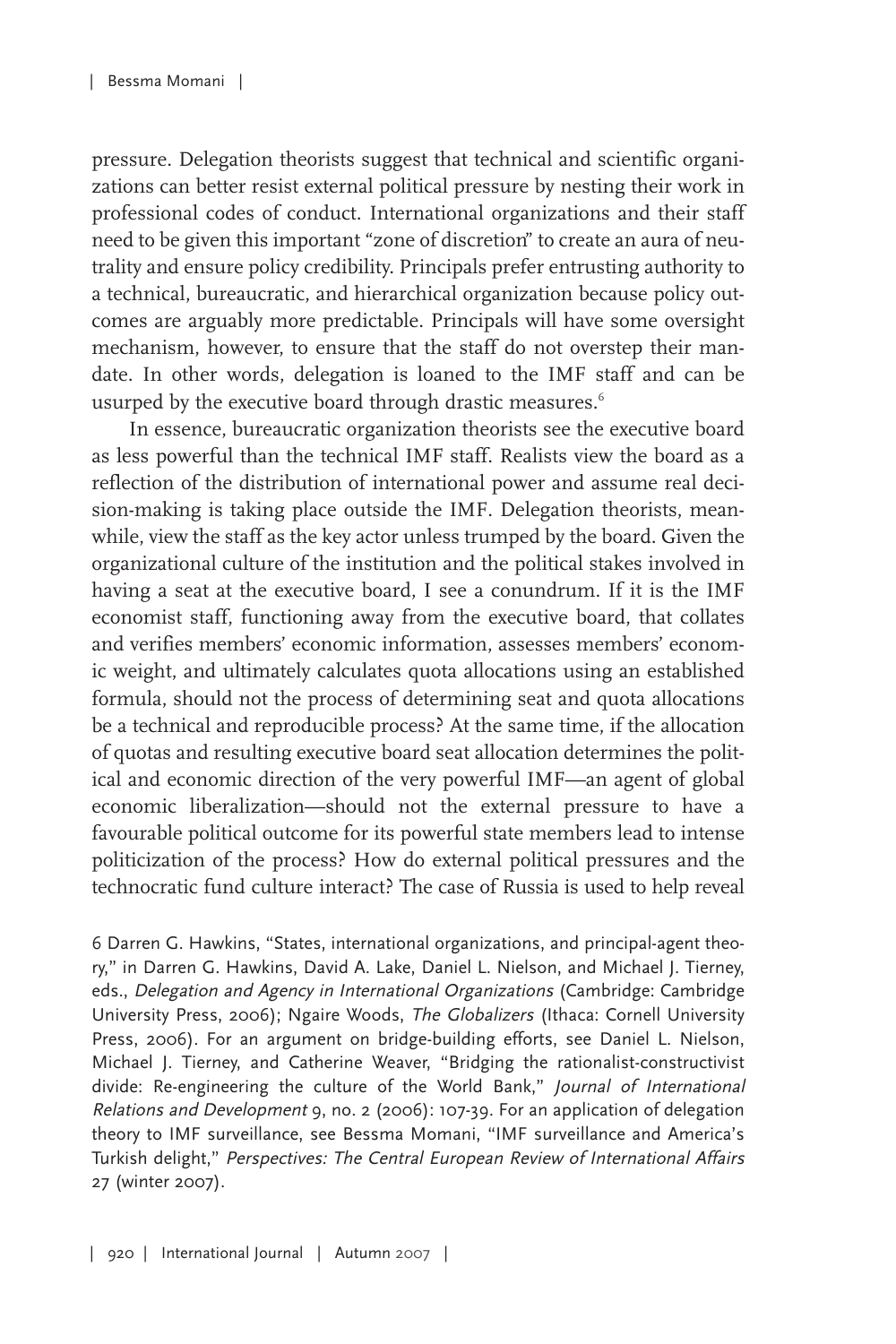some of the nuances at play. Specifically, the internal process used by the IMF to get Russia a seat at the board will be examined, an addition to the nuanced bureaucratic understanding of how this powerful organization behaves and operates under potential external political and financial pressure.

### THE RETURN OF RUSSIA TO THE IMF

After the demise of the Soviet Union, Russia applied to join the IMF and succeeded in getting both membership and a generous fund quota allocation that allowed it to hold a sole constituency-free seat at the executive board—in addition to China and Saudi Arabia. Russia was now somewhat in the league of the five sole appointed seats at the executive board that are reserved for the most powerful world economies—held today by the United States, Japan, Germany, France, and the United Kingdom. According to one calculation, Russia, which has a relatively strong economy and low debt service ratio, still remains overrepresented in its actual or current allocation of 3.27 percent of total quotas to its calculated (or using the quantitative Bretton Woods formula) quota share of 1.01 percent at the executive board. In other words, when the quantitative formulas are actually run—even using the best-case scenarios of the currently prosperous Russian economy—Russia's quota weight on the executive board is still 52.3 percent higher than it should be. To put this into perspective, note that the US, Japan, Germany, the UK, and other G7 states are underrepresented. Moreover, China is underrepresented by 55.5 percent and Singapore by 62.5 percent. After the demise of the Soviet Union, the re-emerging Russian state was hardly a beacon of economic strength. How did Russia manage to get this sole seat at the IMF executive board? Was it by virtue of its generous quota allocation or were political factors at play? Was it important, as the fund's chief historian recalled, that Russia reminded the IMF at the time that fund architects had determined that the Soviet Union should get the third greatest share of fund quota allocation and one of the five appointed seats at the executive board?<sup>7</sup>

7 See James Boughton, "Transcript of an IMF economic forum: Reforming the IMF: Governance and the executive board," Washington, D.C., 4 November 2005, www.internationalmonetaryfund.org. Quota values based on Edwin Truman, "Rearranging IMF chairs and shares: The sine qua non of IMF reform," Paper presented at the Institute for International Economics conference on IMF reform, 23 September 2006, 19.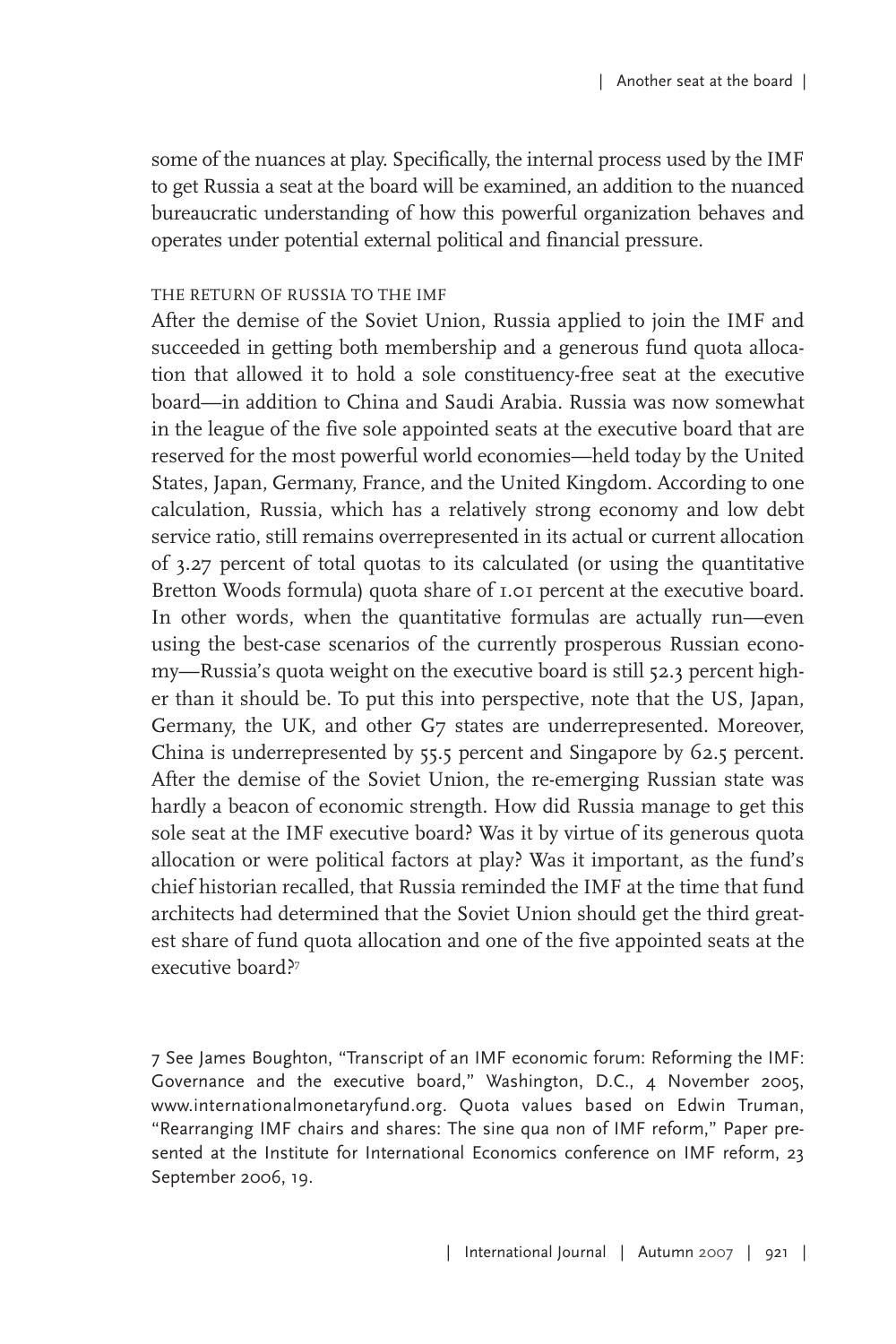Since the end of the Cold War, Russia's economic stability has been labelled "too nuclear to fail." Russia's large arsenal of nuclear weapons meant the world needed to cater to Russian financial needs to ensure that Russia did not become politically and socially unstable. This rationale would be used to justify easing the terms of Russia's future IMF loans. Perhaps the same could be said about Russia's membership negotiations that determined its place at the board and its quota. As Johann Prader, Austrian alternate executive director, commented:

> Russia...has been treated as a special case from the very beginning. I must say that most of the smaller European constituencies were quite skeptical about this approach and frequently criticized the fund's policies toward Russia in the executive board. At the same time, it was always clear that Europe has enormous financial, political, and security interests in Russia's stability and welfare. For these reasons, European Directors' criticisms could not be more forceful than those that would be voiced by a so-called loyal opposition. 8

Similarly, the fund managing director, Michel Camdessus, commented on how Russia tried, yet in his view failed, to use its international political stature to persuade fund staff in its first few months of membership at the fund. At an executive board meeting on Russia, Camdessus remarked,

> one should remember that Russia has long been accustomed to a prominent place in world affairs, and there has been no shortage of advice to the authorities that Russia should receive special treatment from the fund...It was clear to the staff and myself that, for serious negotiation to start, it was necessary for our counterparts to understand well our position that strong measures were needed and that an agreement with the fund would not otherwise be possible. Of course there was criticism that we were taking an enormous risk by not altering our traditional principles. 9

8 Johann Prader, "The IMF's role in a changing world and changing markets," Austrian alternate executive director of the International Monetary Fund, luncheon speech given at the International Bankers Forum Luxembourg, 13 October 1999, www.bcl.lu.

9 IMF minutes, executive board meeting 92/85, Washington, DC, 8 July 1992, 3.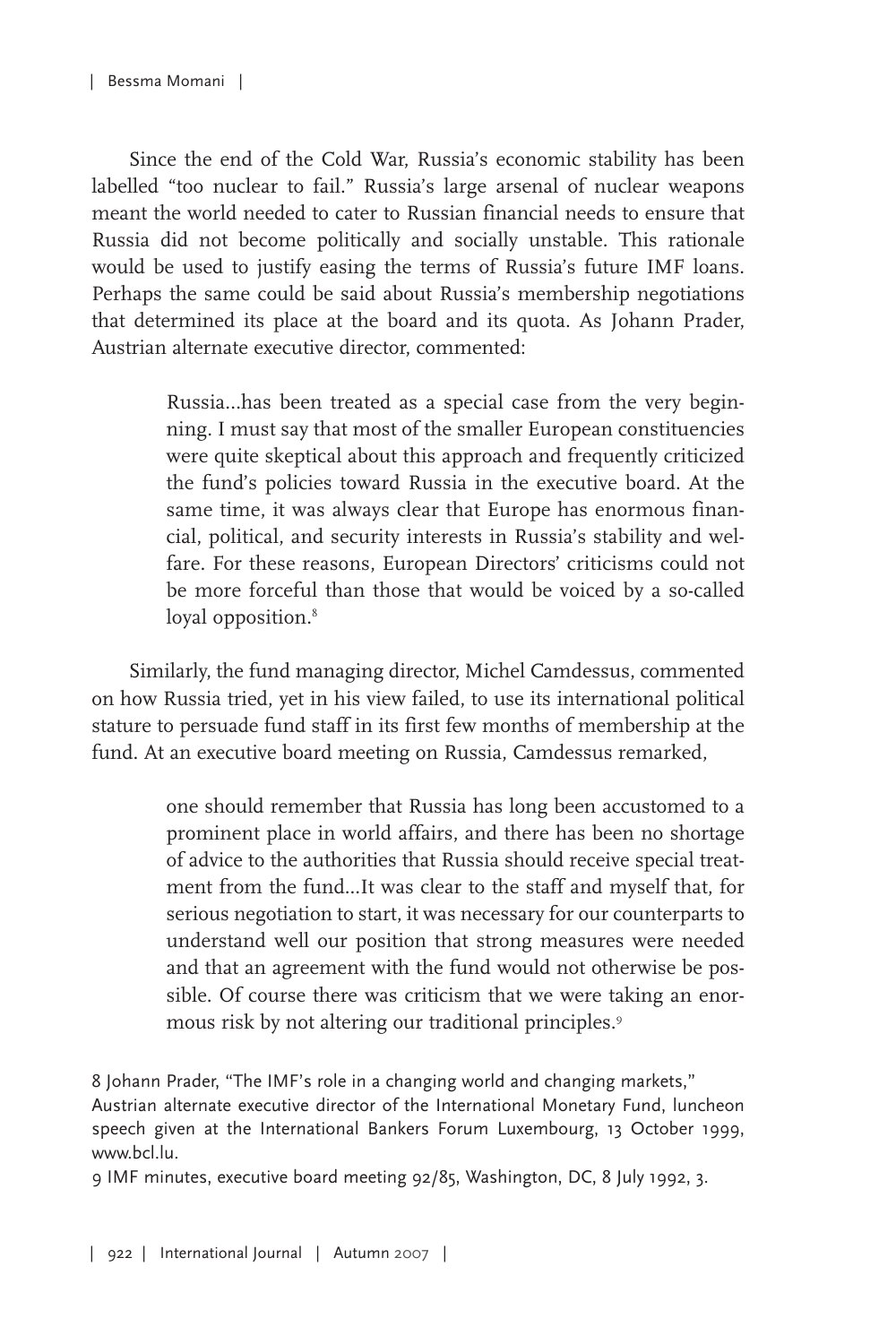The special case of Russia was felt throughout the IMF, particularly in the technically oriented area departments. The question of how the fund dealt with the once-great empire during its early phase of negotiating its quota and place at the board is one worthy of study.

To delve into how the special case for Russia was made in this early phase, internal IMF documents on Russia released upon request from the IMF archives were examined. These documents included IMF staff studies on Russia, executive board minutes, fund managing director statements and letters to the executive board, as well as executive board documents on quota reallocation. Other primary documents were acquired through the US freedom of information act request that included cables sent from the US embassy in Moscow to the US State Department and Treasury Department, and through visiting the George H.W. Bush archives to review US presidential papers and presidential memos and notes. Soviet and Russian newspapers of the time period were further analyzed. Finally, the personal interviews were conducted in Washington, DC, with present and former senior IMF staff, executive directors, and US officials all intimately involved in the Russian negotiations to join the IMF.

#### FUND EXECUTIVE BOARD SEATS AND QUOTA ALLOCATIONS

The manner in which IMF executive board seat allocations are decided is greatly dependent on the calculation of members' quotas. Technically, quotas serve three broad functions: to set the amount of funds that members can borrow, to establish a member's voting power on the executive board, and to determine how much a member must deposit into the fund's liquidity. Technical and quantitative studies of quota reallocation, primarily done by economists, have dominated the current literature on proposing ways to reform the IMF. Practically, however, assessment of members' quotas is vital to determining relative power, decision-making authority, say in the future of fund activities and behaviour, and, perhaps least noted, "national prestige."

The sentiment has often been that despite the technical and quantitative methodology used in determining members' quotas, traditionally allocating quotas involved making some international political judgments. This was the case from the very inception of the IMF at Bretton Woods, New Hampshire. US Treasury official Raymond Mikesell recalled how the Bretton Woods' quota formula was devised. He said, "I had anticipated this request and gave a rambling 20-minute seminar on the factors taken in cal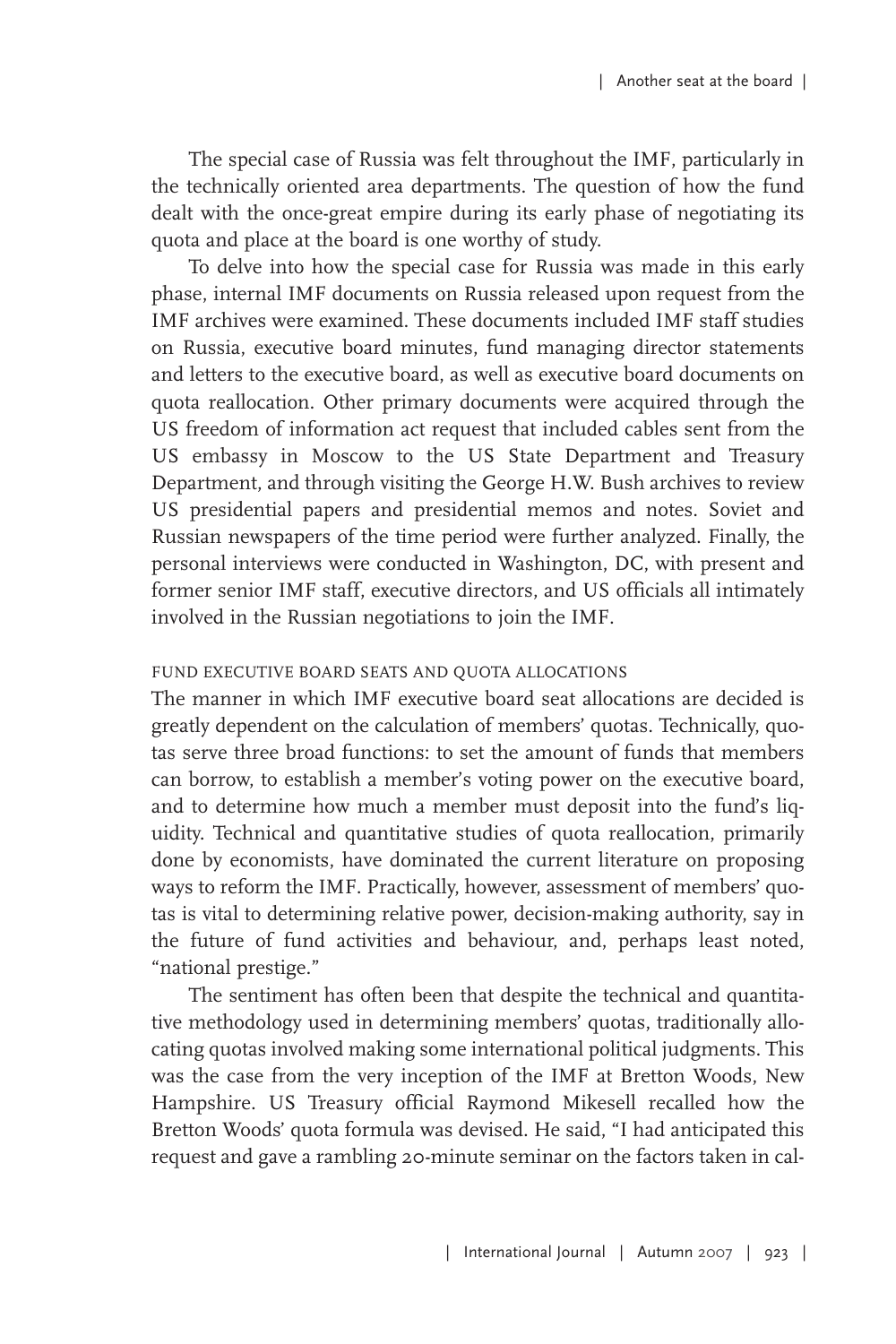culating the quotas, but I did not reveal the formula. I tried to make the process appear as scientific as possible, but the delegates were intelligent enough to know that the process was more political than scientific."<sup>10</sup> It is important to note that the early design of quota allocation was contrived to ensure that the major political contenders, rather than the economic ones, were represented at the executive board. The original 1945 quota distribution ensured that of 8,809 (all figures in US million dollars) total quotas, the United States had the highest quota allocation, with post-World War II powers following suit. The quotas of the big four post-World War II powers were predetermined in the United States, before the actual Bretton Woods conference. The US' allocated quota was 2,750 or 31 percent of total quotas, followed by: UK 1,300 or 14 percent; Soviet Union 1,200 or 13 percent; China 550 or 6 percent; France 450 or 5 percent; and India 400 or 4.5 percent. <sup>11</sup> The original Bretton Woods quota allocations ensured that the US, UK, USSR, Republic of China, and France would have sole appointed seats at the executive board. However, as history would have it, the Soviet Union pulled away from the IMF, leaving a sole appointed seat for India to occupy until unseated by Japan in the 1970 fifth general quota review.

The IMF mandates that the top five quota holders appoint five executive board seats. These appointed seats are "on-loan" and reviewed every five years with general quota reviews. These quota reviews give members a chance to make their case for enhanced quotas and to potentially unseat other executive directors (EDs). Changing quotas, however, is extremely difficult to negotiate politically, regardless of the economic merits for change. Japan experienced this until it finally got its seat at the board in 1970. There would be further changes to the top five sole, appointed seats. Germany unseated China in 1960 and Japan unseated India in 1970. Moreover, the number of seats at the executive board grew from the originally mandated 12 to 20. Fund articles of agreement were amended to allow 15 elected EDs in addition to the constant five appointed EDs. In the early 1980s, two additional sole constituency-free seats were added to the table headed by China and Saudi Arabia. By the early 1990s, Russia had renegotiated its membership into the IMF, its share of fund quota, and its sole constituency-free seat at the executive board. At the same time, Switzerland headed an elected seat

11 Other mentionables: Canada, 400; Australia, 200; Netherlands 275; and Poland, 125. All figures found in Articles of Agreement, Washington, DC, IMF, 1992, 60.

<sup>10</sup> Raymond Mikesell, "The Bretton Woods debates: A memoir," Essays in International Finance Series 192, Princeton University, 1994, 35-36.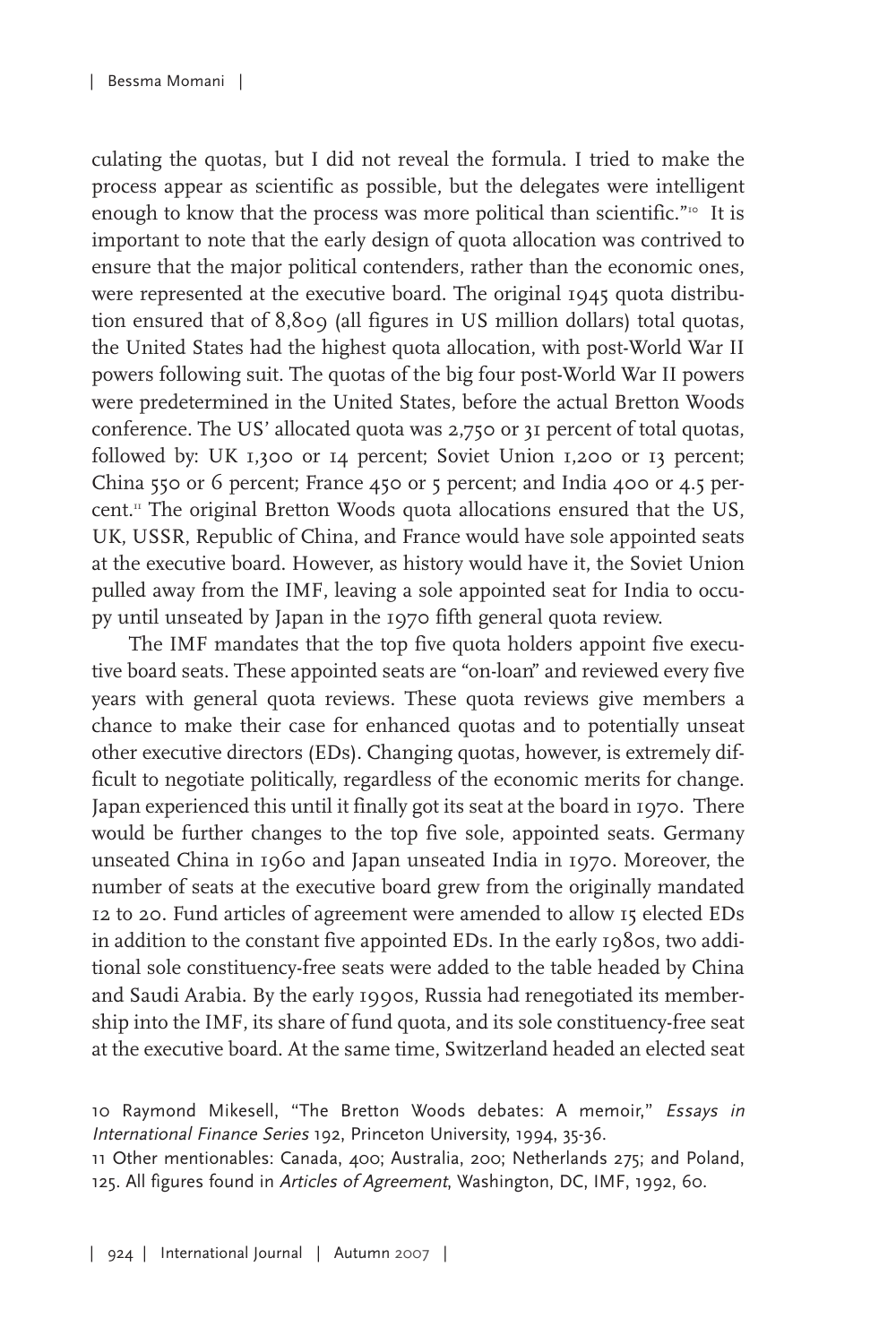at the board, taking in many of the new members that joined the fund in the early 1990s. The executive board today is then composed of 24 executive directors: five appointed, 16 elected constituencies, and three sole constituency-free seats. The articles of agreement, however, has not been amended to make the 24 executive board seats a permanent feature of the fund, making the last four added seats (China, Saudi Arabia, Russia, and Switzerland) in excess of the 20 mandated by the current articles of agreement.

The IMF claims that the executive board does not take votes; instead, it uses "consensual" decision-making that takes all of the executive board's views into account. That said, most fund decisions require an 85 percent "special majority." This would give only the United States, by design, de facto veto power. The number of seats at the executive board increased to make room for new members, but the "special majority" threshold that gave the United States veto power was to be implicitly preserved. Executive directors representing constituencies pooled their quotas and voting weight to have influence at the board. Over the years, numerous shifting of members to and from constituencies that elected executive directors ensued.12

Manoeuvring a member's strength at the board, whether seeking or maintaining one of the top five appointed seats or adding weight to a constituency, involved securing a favourable quota allocation. Quota allocation has been, to say the very least, a complex, technical subject greatly overlooked in academic and policy literature. As many executive board and senior staff members stated in personal interviews, "few people really know how the technical formulas really work." The IMF officially claims that quota allocations are based on members' relative share or contribution to the world economy. <sup>13</sup> The original Bretton Woods formula used to calculate relative economic strength took into consideration several variables: trade, foreign exchange reserves, domestic income, and export fluctuations.

12 This number increased from the 80 percent threshold as the US' share of quota decreased over time, to today's 17 percent of total quota that still gives the United States the only veto power. See Joseph Gold, Voting Majorities in the Fund (Washington, DC: IMF, 1977). For an excellent account of changes at the EB, see Ngaire Woods and Domenico Lombardi, "Uneven patterns of governance: How developing countries are represented in the IMF," Review of International Political Economy (August 2006). Woods and Lombardi have also noted that Russia has remained inactive in cross-coalition groups built at the executive board, 507.

13 "A factsheet: IMF quotas," IMF, Washington, DC, September 2005, www.imf.org; "Report to the IMF executive board of the quota formula review group," IMF, Washington, DC, 28 April 2000.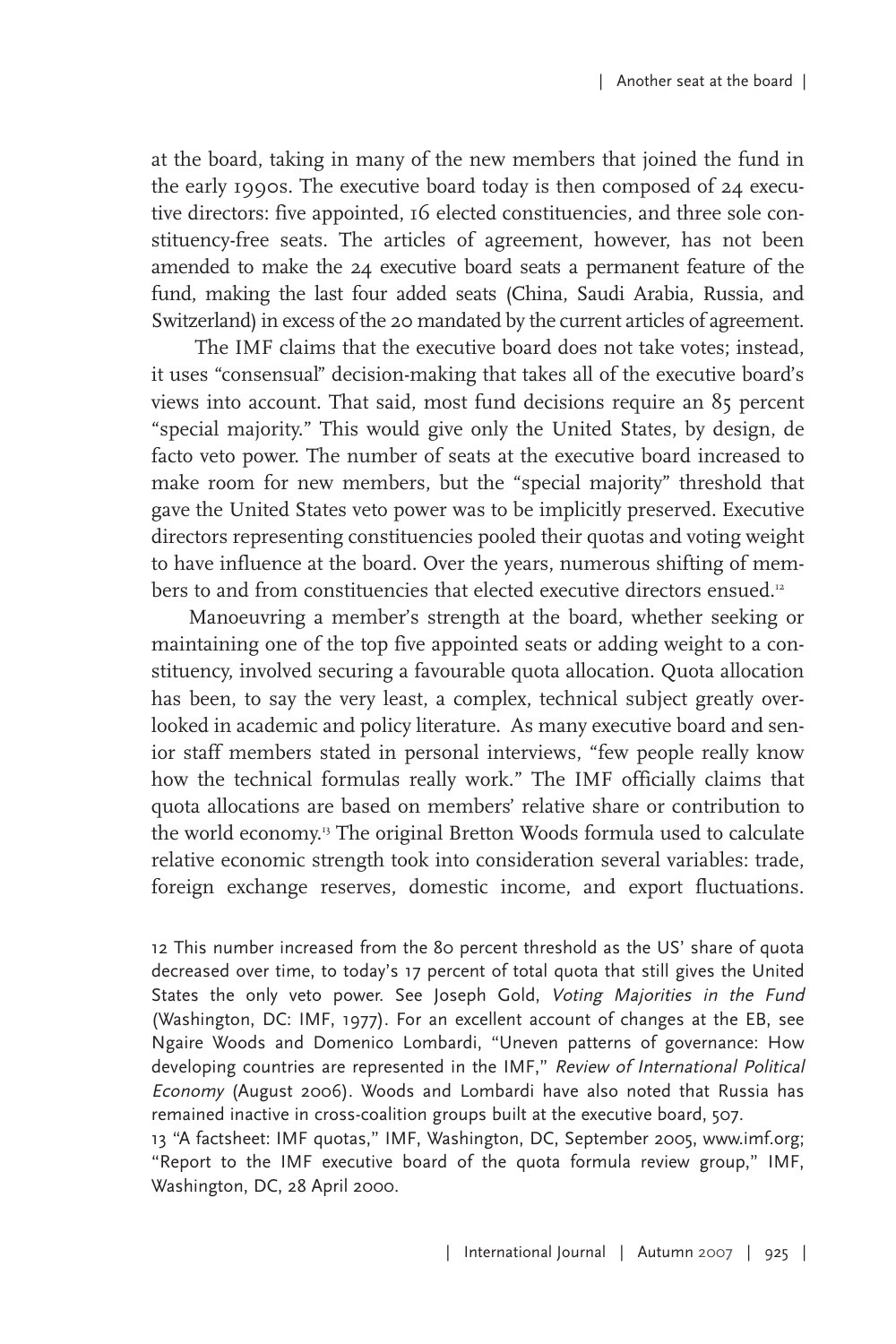Throughout the history of the fund, changes to quota allocations have been made to make room for incoming members, to reflect changes to members' relative economic position in the world economy, and to reflect new interpretations and changing weights of economic variables used in the original Bretton Woods formula of quota allocation. <sup>14</sup> The fund usually re-evaluates its overall quota allocation every five years, and such meetings and reviews generate significant debate and politicking among members. Because a member's power and strength is based on its relative share of the fund's quota, attempts to increase the fund's liquidity position through increasing the overall quotas can result in some members, particularly poor developing countries, losing their share of the quotas and hence voting weight in the institution. As a former executive director once noted, "the IMF falls from its normally very high analytical standards...when the case is made for higher quotas."<sup>15</sup> All members want to ensure that their stature in the organization is strengthened, if not at minimum maintained, when general quota reviews are done.

The ninth general review of fund quotas was to be initiated in March 1988, but was delayed and postponed several times because of failed agreement on both the amount of quota increase needed and the reallocation of existing fund quotas. By most accounts, the ninth general review was particularly heated as a number of incoming members were being admitted into the fund and as G7 members were internally jockeying for power in the executive board, most notably Japan, France, and the United Kingdom. Many quota increase reviews occasion politicization and subjectivity: the ninth general review was delayed repeatedly by internal disputes. 16

Finally, in May 1990, fund members agreed that the terms of the ninth general review were to increase the total fund quotas by 50 percent, from

14 Leo Van Houtven, "Governance of the IMF: Decision making, institutional oversight, transparency, and accountability," pamphlet series no. 53, IMF, Washington, DC, 2002, 5; " A factsheet, IMF quotas."

15 Huw Evans, "The Bretton Woods institutions: A view from the boards," working paper no. 32, London, Centre for Economic Policy Research, July 1997, 10; quoted in James Boughton's Silent Revolution: The International Monetary Fund, 1979-1989 (Washington DC: IMF, 2001), 857.

16 "Selected decisions and selected documents of the International Monetary Fund, 33rd issue," IMF, Washington, DC, 1998, 638-61. As well, see Boughton, Silent revolution; Yoshiko Kojo, "Burden-sharing under US leadership: The case of quota increases of the IMF since the 1970s," in H. Bienen, ed., Power, Economics and Security (Boulder, CO: Westview Press, 1992): 286-308.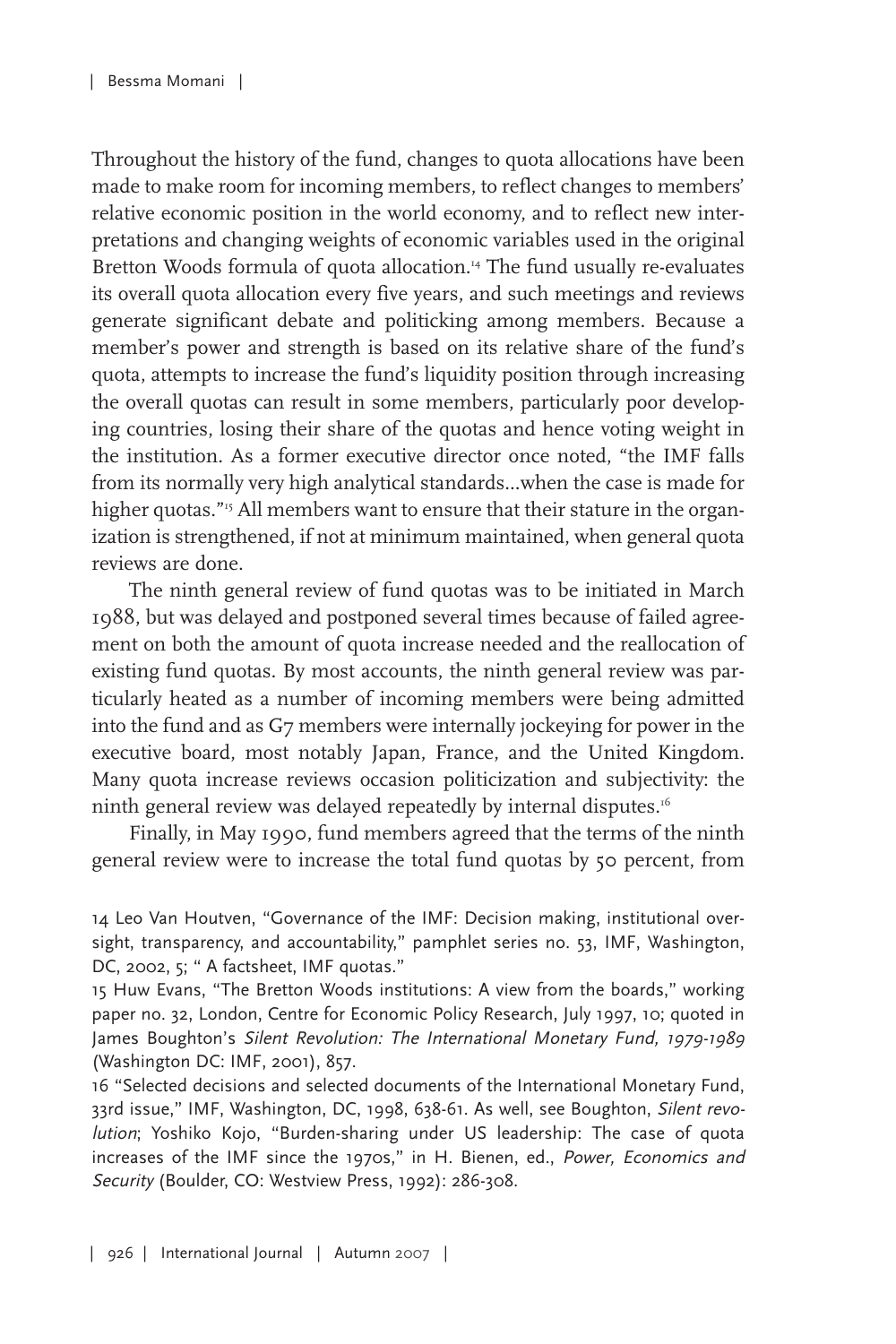SDR 90.1 billion to SDR 135.2 billion, used primarily to raise members' quotas on an all-around equiproportional basis (60 percent) and to readjust select members' quotas to better reflect their changed position in the world economy. The IMF board of governors agreed that increasing fund liquidity and changing quota allocations were needed to respond to the economic crisis ensuing from the 1990-91 Persian Gulf War, the admittance of new IMF members (Bulgaria, Namibia, Mongolia, and then Czechoslovakia), new IMF applicants (Switzerland and Albania), and, most importantly, the realization that eastern Europe, a reunited Germany, and then the Soviet Union would need enhanced access to IMF resources in the coming years.

It was very important for the Russians to get their quota share decided before the ninth general review was set to take effect, because they knew the review would diminish their quota share and they desperately wanted access to financing. The Russian's future executive director, Konstantin Kagalovsky, laboured to get the review done under the eighth review, a door that would be closed by the April spring meetings. The Russian quota would have decreased because the eighth review used 1968-80 data in quota calculations and the ninth review used 1973-85 data. The Russians knew that their economy took a downward dip in the later time period and getting included in the eighth review would have resulted in more favourable terms. The ninth general review would officially take effect 11 November 1992, the final day allowed for members to contribute money for their increased quota and the date on which the articles of agreement would be amended to reflect quota allocation changes."

The Russians' IMF membership application—a letter from Boris Yeltsin, personally delivered from the Russian embassy in Washington to the managing director Michel Camdessus on 3 January 1992—was distributed to the fund's executive directors and department heads, and the IMF staff from both the treasury department and the European II department (former IMF area department in charge of eastern European states) began the important task of assessing and evaluating Russia's prospective share of fund quotas and its stand-alone economy. The status of Russia's place at the executive board was discussed in the crucial first months of its application to the fund, with the significant involvement of the G7 executive directors.

17 IMF, "Selected decisions and selected documents," 638-661. One of the final, yet key, members still holding out fund payment was the United States, because congress remained reluctant to appropriate money to the IMF in a critical election year that saw domestic concerns over mounting deficits.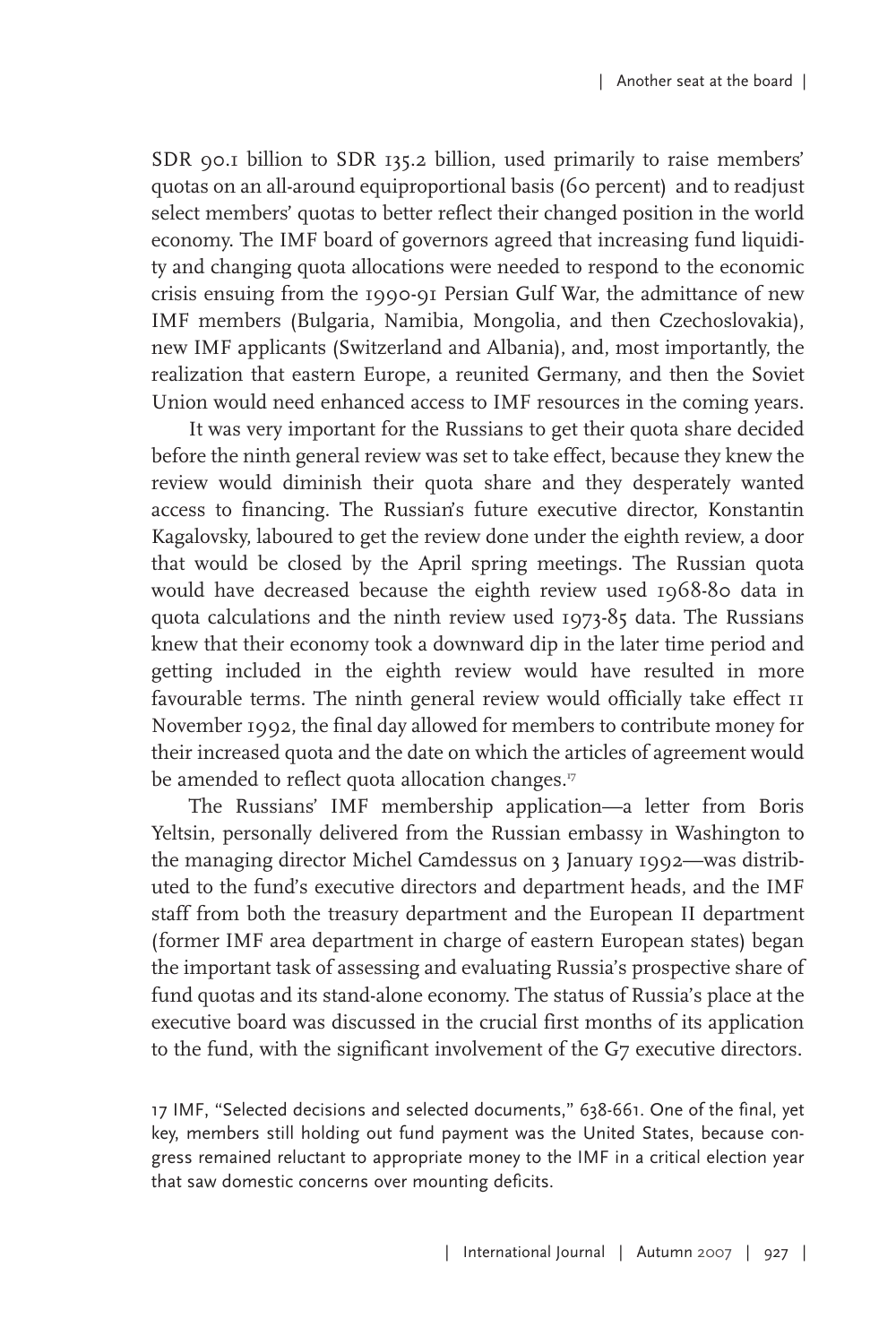#### POLITICKING FOR RUSSIA'S SEAT ON THE EXECUTIVE BOARD

The G7 was in a stir over what to do to help Russia and how "not to lose Russia" at its critical juncture of transition from the Soviet Union. The G7 finance ministers, G7 sherpas, and the executive directors from the G7 built the case for special treatment of Russia in its membership negotiations. Beginning formally with the G7 finance ministers' meeting on 25 January in New York, support for Russia's membership into the fund was endorsed by the G7. Throughout early February, G7 sherpas continued to work on the terms of Russia and the other ex-Soviet republics' applications to join the IMF. At the top of their agenda was the argument for Russia to have a seat on the executive board. 18

The G7 felt that Russia's IMF membership and place on the board would relieve some of the burden for bilateral aid and was the right thing to do for the former superpower. As John Major noted in his biography,

> Russia needed—and received—a great deal of financial help, although talk of a "Marshall Plan" was unrealistic and came to nothing. But her role as a debtor nation was uncomfortable for a superpower and I believed she needed to be brought into the Western process of decision-making. To disregard Russia when she was weak might not be forgotten when she was strong once again. 19

In Washington, Russia was mounting a case for substantial foreign aid and had the ears of US policymakers. America's ambassador to Russia, Robert Strauss, lobbying for US support for Russia at the fund and greater bilateral aid commitments, was quoted in the New York Times: "This ain't bean bags we are playing. These are big time issues. This is life or death. This is the future of nations." In President Bush's points prepared for delivery to the US congress on his proposed freedom support act bill for Russian aid, released through the freedom of information act, he noted, "I will do everything I can to avoid new budgetary expenditure by relying on international financial institutions and by marshaling existing resources. In this

18 Confirmed in a personal interview with a former executive director; see also Rich Miller, "G7 close to deal to get Russia into IMF," Reuters News, 13 February 1992. 19 John Major, John Major: The Autobiography (New York: HarperCollins Publishers, 1999), 501.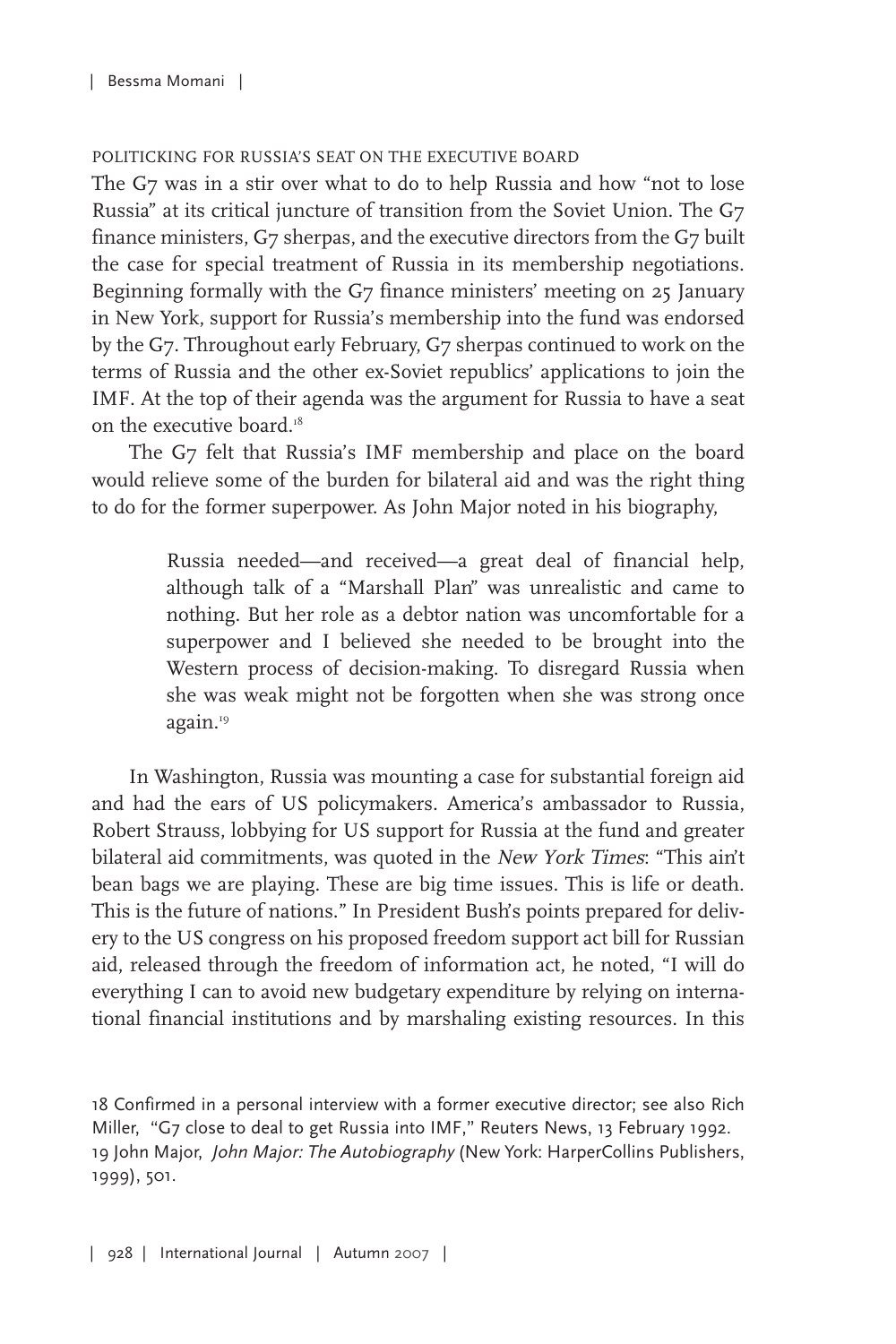regards, I must emphasize again how important IMF [quota] replenishment is to my efforts to keep the budgetary impact as low as possible."<sup>20</sup>

The US political climate was ripe for lobbying for Russian support, but on the heels of US financial commitments to the 1991 Persian Gulf War, Bush remained concerned about his re-election and knew that the US public wanted greater domestic spending instead of continued spending on foreign policy-related issues. The Russian aid bill argued for congressional approval of an increase in the US share of IMF contributions and quotas that would enhance the fund's liquidity and that, in turn, allowed enhanced funding for Russia. The idea running through G7 capitals, particularly in Washington, was that aiding Russia would be an investment in ensuring long-term global stability. The G7 states intended to implement this by channelling financial support through the IMF—de facto burden sharing foreign aid to Russia—and giving Russia a greater political stake in the fund. 21

Russia was also politicking to get its executive board seat through persuading the powerful G7 members. In cables released through the freedom of information act, Russia's deputy foreign minister and international organizations administration chief, Sergey Lavrov, met with US senators John Kerry and Bill Bradley in Moscow's US embassy. Lavrov noted that Russia had "made much progress and now were [sic] left to resolve such issues as the composition of the IMF Board of Directors and the number of seats to be allocated to participating states." Lavrov asked whether Russia should seek a "China formula" and argue for a seat on the executive board on account of its political weight in the international community, to which Bradley replied that "The People's Republic is still a communist state. Russia is not; Moscow can get a better deal and should aim for that outcome...[besides]...the China seat was a mistake; it should not have gotten one."22 Russia was mounting international support for its sole constituencyfree executive board seat.

20 See Bush presidential record, national security council memorandum, William Sittmann to Phillip Brady, "Points to be made for bipartisan congressional leadership meeting on 1 April 1992," ID#21365, 31 March 1992, 4.

21 Confirmed in a personal interview with a former executive director; also see Miller, "G7 close to deal."

22 Both quotes are from the deciphered cable from the US mission in Moscow. See "From American embassy Moscow to secretary of state Washington DC," Moscow, US embassy, declassified cable, 15 April 1992, 15. Senators Kerry and Bradley were in Moscow on the heels of the president's announcement and before the act was tabled in June in the senate.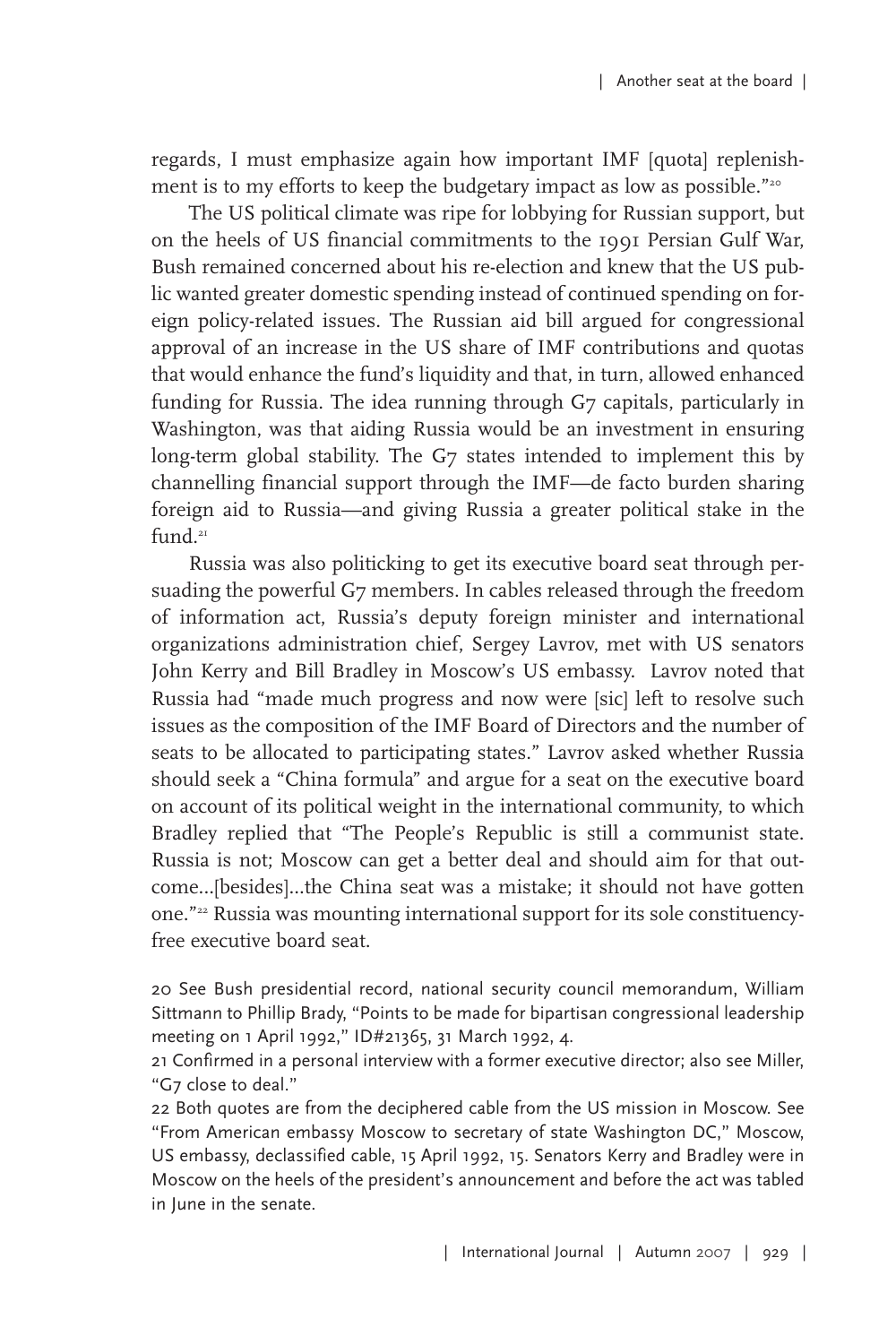At the fund, the idea of Russia having a seat on the executive board soon became an "assumed reality" as G7 support for the idea intensified. Russia was then offered a seat very early in the membership negotiations process. It was, according to one executive director, "unthinkable" then that Russia would not get a seat. Moreover, according to many on the executive board, Russia getting a seat on the board made sense because China already had a sole seat as well. Russia was a nuclear power, had geopolitical clout, and clearly could make a case that its presence on the board ensured a representative and most important, a universal IMF. The global good of having Russia in the IMF allowed many on the board and in the managing director's office to overlook the Russians' relative economic weakness, suggesting that Russia should be given the benefit of the doubt and that perhaps it would rise again as an economic power to be reckoned with.

After it was informally agreed that Russia would hold an executive board seat, management and other executive directors briefly toyed with the idea of having the Russians take on the ex-Soviet republics as part of their constituency. There was no other natural constituency than the ex-Soviet republics that Russia could have had under its chairmanship. However, most of the former republics did not want to be a part of the Russian constituency; they wanted to get rid of the yoke of "mother Russia" and everyone at the fund soon understood the political and historical sensitivities of having many of the former Soviet states join the Russian constituency. Moreover, fund management realized that placing the ex-Soviet republics under the smaller European state constituencies, like those of Belgium and the Netherlands, greatly enhanced the legitimacy and efficacy of these smaller European-led seats. Indeed, several executive directors interviewed noted that the Belgians and the Dutch were actively and aggressively trying to recruit the ex-Soviet republics to join their constituencies. Countries like Belarus and Kazakhstan, however, did suggest that they wanted to stay "in the bosom" of mother Russia, but the Russians did not want to take on these two smaller states.

Russia felt there was greater national prestige in having a sole constituency-free seat on the board. Similarly, fund management wanted to cater to Russia as the political mood was inclined to give Russia the "red carpet treatment." Indeed, the Russians perceived their sole seat without a constituency as a matter of national prestige and international right as a former superpower. Moreover, incoming executive director Kagalovsky made it clear to fund management early in the membership negotiation process that it would not take on ex-Soviet republics in its constituency. Kagalovsky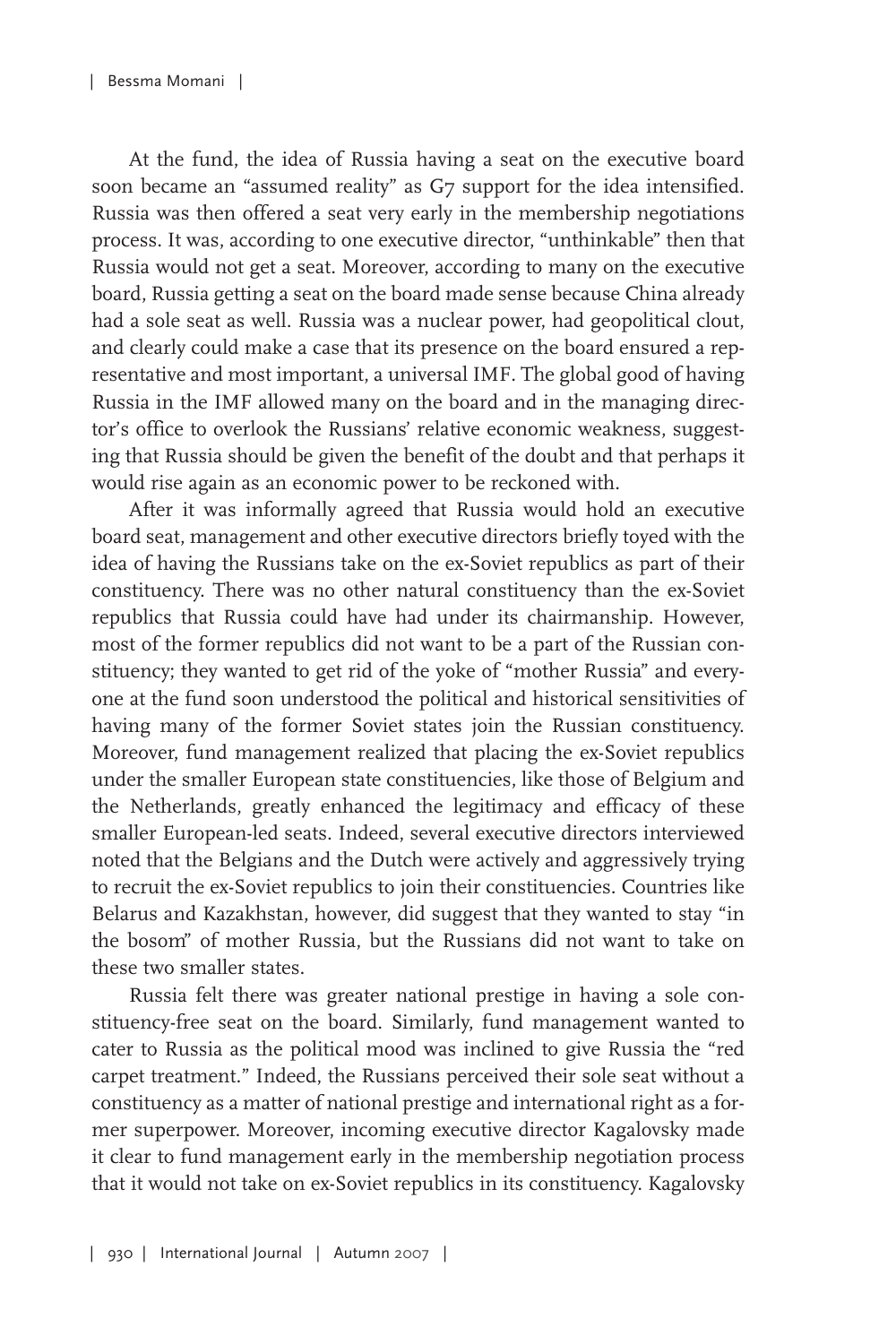argued that it was tired of "subsidizing" the ex-Soviet republics, including Belarus and Kazakhstan, and it wanted to turn a new leaf and end the Soviet Union in all respects, including its future place on the board. Consequently, the idea of a Russian executive director taking on a constituency was dropped very early, as both the ex-Soviet states made clear their historical and political sensitivities of having Russia as their patron and as Russia wanted the sole seat as a matter of prestige.

Now that the political mood on the fund's executive board, supported by the powerful G7 capitals, was in favour of having the Russians get a sole seat, Russia's quota allocation share had to weigh in. In other words, the fund needed to work backwards to give technical weight to the argument that Russia was a relative economic power. According to personal interviews with IMF executive directors and US officials, the sentiment at the time was that a seat at the board needed to be matched with the prestige of a substantial quota allocation. To do this, the IMF staff—primarily of the treasury department and to a lesser extent the European II department had to figure out the technical data needed to assess and propose Russia's quota share.

Here we find the IMF at odds with itself, torn between the political reality of powerful support for Russia's executive board seat and the technical uncertainty of Russia's relative economic weight that needed to be figured into its quota allocation. The fund staff were kept in the dark about the political promises and nudges of a future Russian executive board seat, but once they understood the political implications, they were now put in the awkward position of working backwards to find the quota share that justified Russian prestige at the board.

#### FUND STAFF WORKING BACKWARDS

Staff of the treasury and European II departments went to Russia in January to assess the country's overall economic situation. The area department staff reported on Russia's price liberalization of consumer goods that resulted in a near tripling of prices. According to the managing director, Yeltsin's 2 January price liberalization policies were a "very important and traumatic experience, as the liberalization involved 90 percent of consumer prices and 80 percent of producer prices, coupled with increases of three to five times in the remaining administered prices." The staff cautioned the Russian authorities, however, that fiscal and monetary policies needed to be tightened further, in aiming for balanced budgets. In achieving these goals, the fund prescribed privatization, raising taxes, further price liberalization,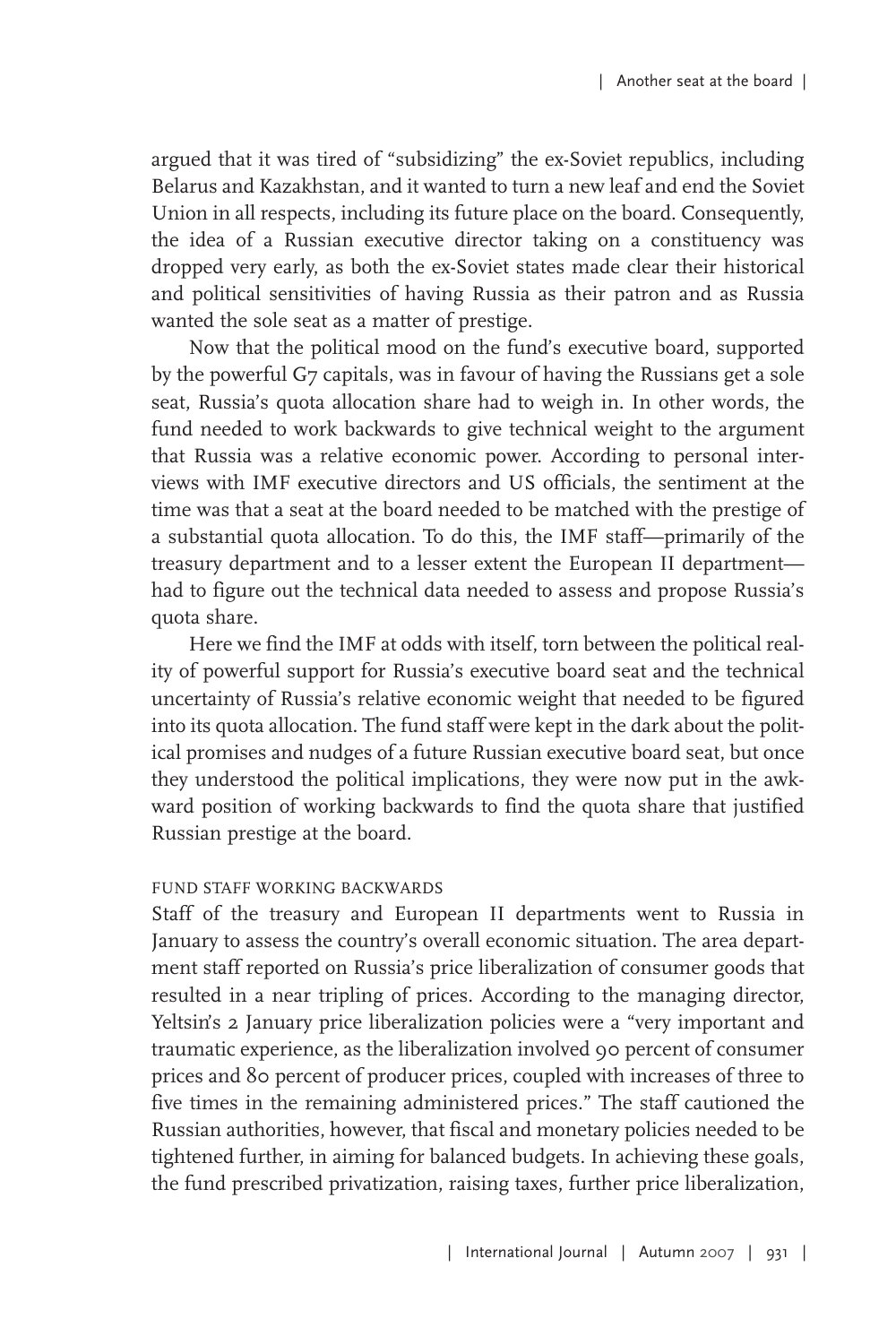cutting social expenditures, and exchange rate unification to promote exports. 23

The IMF staff also started calculating the proposed quota allocation of the prospective members. In February, the fund's treasury department staff proposed quota calculations for the former Soviet republics. The staff noted the difficulty in assessing quotas of 15 independent members using combined data sets of the former Soviet Union. The staff cautioned that the quota calculations were "somewhat arbitrary" and were "an approximation" of independent members' economic size. The problem, according to the treasury department staff, was that Soviet republics' data sets could not be considered to be "economic" and were "not comparable....with the statistics of independent countries or territories that functioned as separate economic entities." They warned further that "data must be treated with caution in assessing the relative economic positions of the individual republics" and that "the use of the data on gross domestic movements of goods as part of the tradable sectors of the individual republics for the purpose of making quota calculations would inflate the quota calculations for these republics." Moreover, much of the data were missing, including critical year sets. Consequently, the treasury staff noted that its data matrix was "less than one third complete."24

Based on variables used in the eighth general review, the treasury staff proposed that the former Soviet Union republics as a whole should get 3.66 percent of fund quotas; based on variables used in the ninth general review, the staff proposed a 3.19 percent allocation. The staff determined further that the Soviet Union as a whole was smaller than Italy and larger than the Netherlands. In terms of desegregating the Soviet Union economy to determine the relative strength of individual republics, the staff estimated that the Russian economy represented 61 to 66 percent of the Soviet economy. These were based on various composite indicators, including the Bretton Woods formula used by the IMF. In all, the fund staff argued that Russia's

<sup>23</sup> Michel Camdessus, "Executive board minutes," IMF, Washington, DC, 5 February 1992, 92/14, 5. See also Camdessus, "Statement by the managing director on Russia during an informal meeting of the executive board," IMF, Washington, DC, 27 February 1992, 92/36, 1.

<sup>24</sup> "Quota calculations of the republics of the former Soviet Union: Methodological issues," memo to the members of the committee of the whole on methodology for quota calculation of the republics of the former Soviet Union, EB/CW/QMethodology/92/1, IMF, Washington, DC, 28 February 1992, 2-4.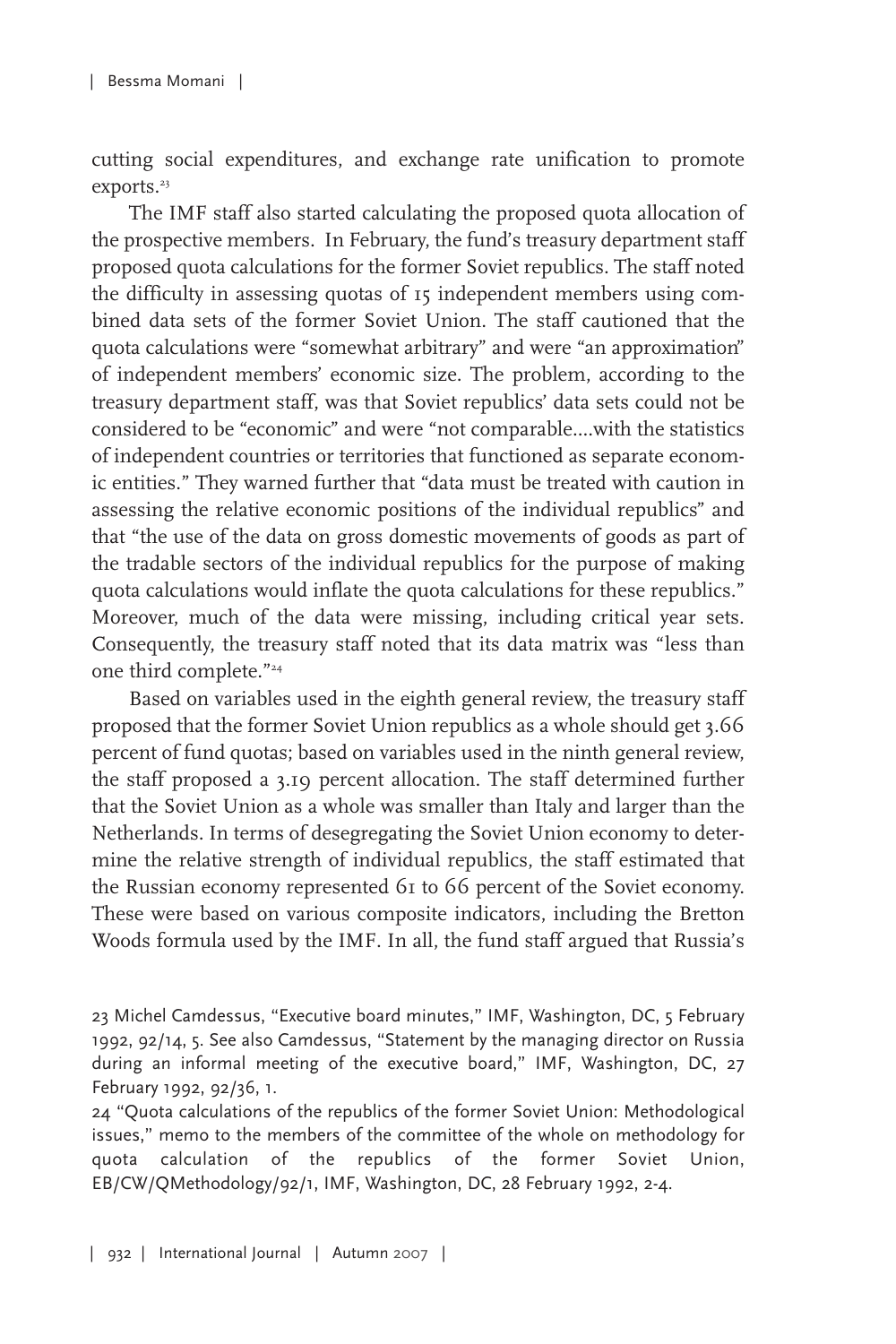quota should be approximately 2.34 percent of overall fund quotas, based on the quantitative criteria it had laid out and based on the approximations made with regard to incomplete data. <sup>25</sup> The staff report was circulated to the IMF's executive directors in late February, but the G7 executive directors, led by the United Kingdom which was temporarily representing the Russians at the board, wanted to see the Russian quota share increased.

After several board meetings on 19 and 20 March, the executive board asked the staff to reconsider its quota calculation by taking a closer look at four "qualitative" factors: 1) depreciated exchange rates, 2) interrepublic trade, 3) an openness ratio, and 4) the depreciation component of GDP used in calculating the former Soviet Union's quota allocation. The treasury staff took the four "qualitative" factors into consideration and ran the numbers again. First, when the staff recalculated the quota estimation based on the revised exchange rate information, Russia's proposed quota allocation dropped in a range from 1.97 to 2.24 percent of total fund quotas. Second, staff reiterated their previous position regarding inter-republic data: "the staff has noted, conceptual issues apart, the extreme paucity and irregularity of data on interrepublican trade for most republics make it difficult to incorporate systematically the available figures in the data needed to make quota calculations." Third, the treasury staff took the openness ratio as part of its variables used in calculating Russia's quota and found no statistically significant change in the quota recommendations initially made. Finally, the treasury staff argued that the depreciation component of GDP was already "extensively discussed between the fund staff and USSR goskomstat officials," seeing no possible change in quota calculations. <sup>26</sup> Treasury staff were not budging on the methodological problems associated with using interrepublic trade data and depreciation component of GDP in recalculating of Russian quota, despite executive director prompting. The treasury staff did not produce the numbers that would satisfy key executive directors.

The executive directors from the G7 met outside the IMF in Washington, DC, to informally discuss, off the record, the Russian quota share calculated by the staff. The EDs felt that the Russian quota share, cal-

<sup>25</sup> "Quota calculations," 22, 27, 32.

<sup>26</sup> "Statement by the staff representative in response to questions raised by executive directors, committee of the whole on membership for the republics of the former USSR," memo to the members of the committee of the whole on membership for the Republics of the former USSR, EB/CW/QMethodology/92/5, IMF, Washington, DC, 26 March 1992, 5.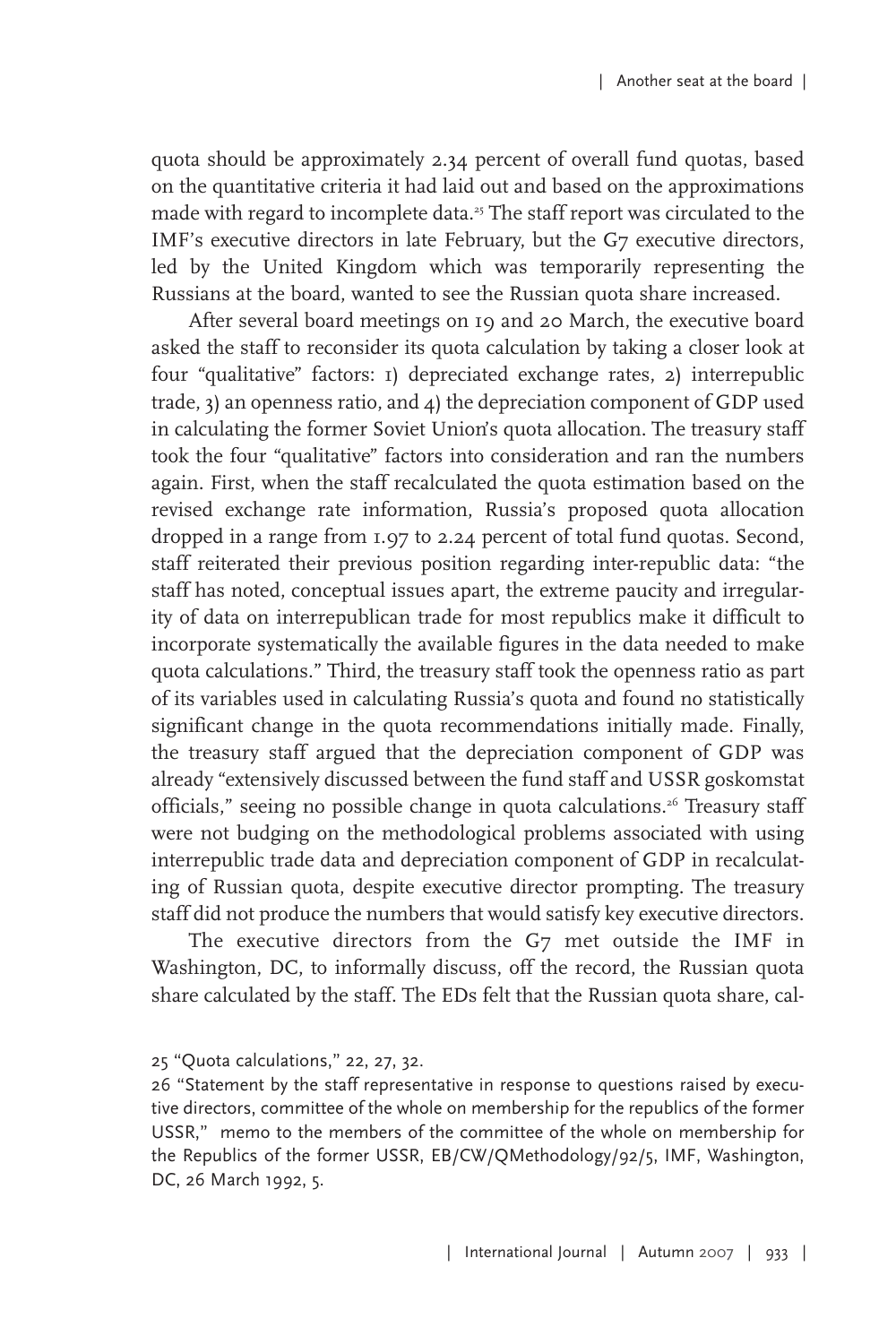culated by the treasury department staff, was too low and was not commensurate with Russia's future seat at the executive board. The G7 EDs, following instructions of their capitals, reaffirmed that a three percent quota allocation would be the right number to give Russia the prestige needed at the board. This would put Russia's quota share immediately below Italy, the last of the G7 states. The task for the G7 EDs, on the instructions of their capitals, was to find the set of technical figures that would give Russia the three percent quota allocation share and to ensure that Poland and Ukraine would get equivalent quotas. At least two G7 ED offices started working on this behind the scenes. Indeed, as the treasury staff cautioned in their original calculations, trade data was the key to inflating the numbers that would give Russia its three percent quota allocation. As one executive director noted, it was sheer "luck" that once interrepublic trade data was entered into an "openness ratio" formula, the required figures were reached. The Russian interrepublic trade data that was provided to the two G7 ED offices were, however, unverifiable and several interviewees noted that they were believed to have been fabricated by Russian authorities. Russia, however, would again be given the benefit of the doubt as G7 states wanted to see the universalization of fund membership in a way that was inclusive of a strengthened Russia.

The executive directors, particularly from the G7, nudged the staff to recalculate quotas using interrepublic trade data provided, which EDs argued counted as an equivalent to inter-country exports. The IMF staff were frustrated with this "double-dipping" type of data that both exaggerated trade and was based on illogical assumptions about the autonomy of these states to trade with each other. Interestingly, Camdessus commented a few weeks later that there was "a whole array of problems relating to interrepublican trade. As we all know, the existing pattern of trade among the republics is highly artificial, a legacy of the central planning system."<sup>27</sup> That said, the IMF treasury staff returned to calculating various scenarios of Russian quota allocations using interrepublic trade data. The treasury staff noted "the use of the openness ratio has been developed in the context of providing some possible guidance to Directors in their consideration of a judgmental allowance when finalizing their recommendations as regard [to] the quotas of the 15 republics." The treasury staff presented 16 possible

27 Michel Camdessus, "Economic transformation in the fifteen republics of the Former USSR: A challenge or an opportunity for the world?" Address to Georgetown University school of foreign service, IMF, Washington, DC, 15 April 1992.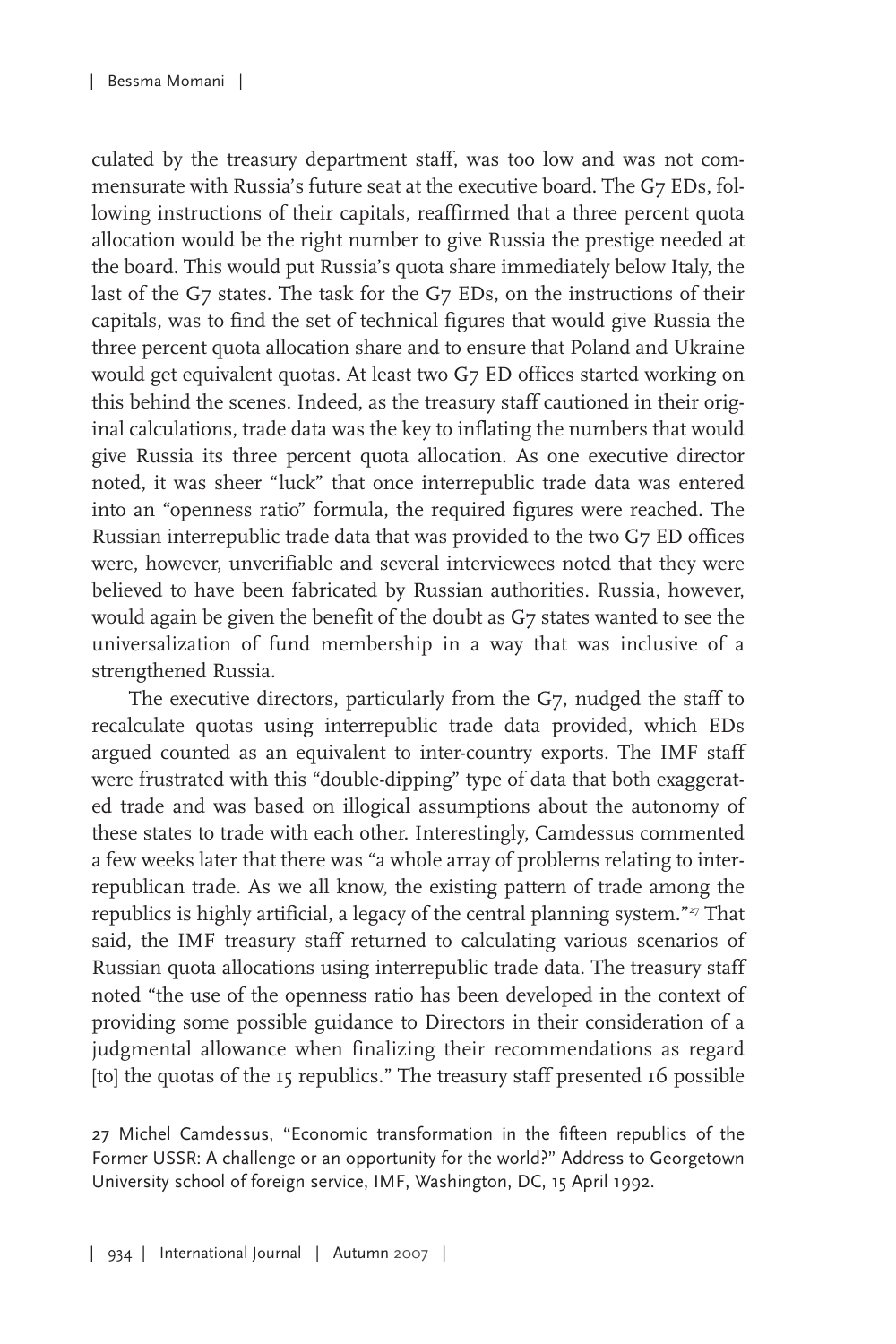quota allocations for Russia, based on a variety of variables and data provided: numbers ranged from 2.73 percent to 3.07 percent of total shares. 28 Treasury's next report noted, "the quota calculations made for the republics of the former USSR have not made allowance for each republic's interrepublican trade. In this connection, the Directors have agreed that such an allowance would be made in a qualitative and consistent manner for each of the republics." This produced the number the G7 executive directors had been aiming for: a three percent quota allocation for Russia. 29

The executive board had its final meeting on 31 March 1992 to discuss the Russian quota, and the Russian representative took that opportunity to make a strong case for Russia's three percent fund quota share. At the executive board, Kagalovskiy argued that

> while a proposed quota was of course based on the established methodology for calculating quotas, a quota proposal was also a political matter. In the current situation of Russia, the size of the quota recommended by the [Executive board] Committee was a symbol of the Fund's support of the Government's economic policies. 30

Kagalovskiy "hoped that directors would bear that fact [of the political situation] in mind in reaching their conclusion on a quota for Russia. Membership in the fund would have to be ratified by the parliament, which was likely to act only if the quota size was acceptable. Accordingly, he hoped that board members would recommend a quota share for Russia of at least three percent." The Russian parliament would not only have to ratify its membership application to the IMF, but also a series of legislative changes that the IMF staff insisted upon as precursors to full membership. These accession-based conditions included constitutional changes and increasing

28 "The republics of the former Soviet Union: The calculation of increase in quota under the ninth general review," memo to the members of the committee of the whole membership for the republics of the former Soviet Union, EB/CW/QMethodology/92/4, IMF, Washington, DC, 25 March 1992, 2.

29 "Russian Federation: Calculation of quota," memo to the members of the committee of the whole on membership, Russian Federation, EB/CW/QMethodology/92/1, IMF, Washington, DC, 30 March 1992, 6.

30 IMF minutes, committee of the whole on membership, Russian Federation, meeting 92/1-3/31/91, IMF, Washington, DC, 30 March 1992, 3.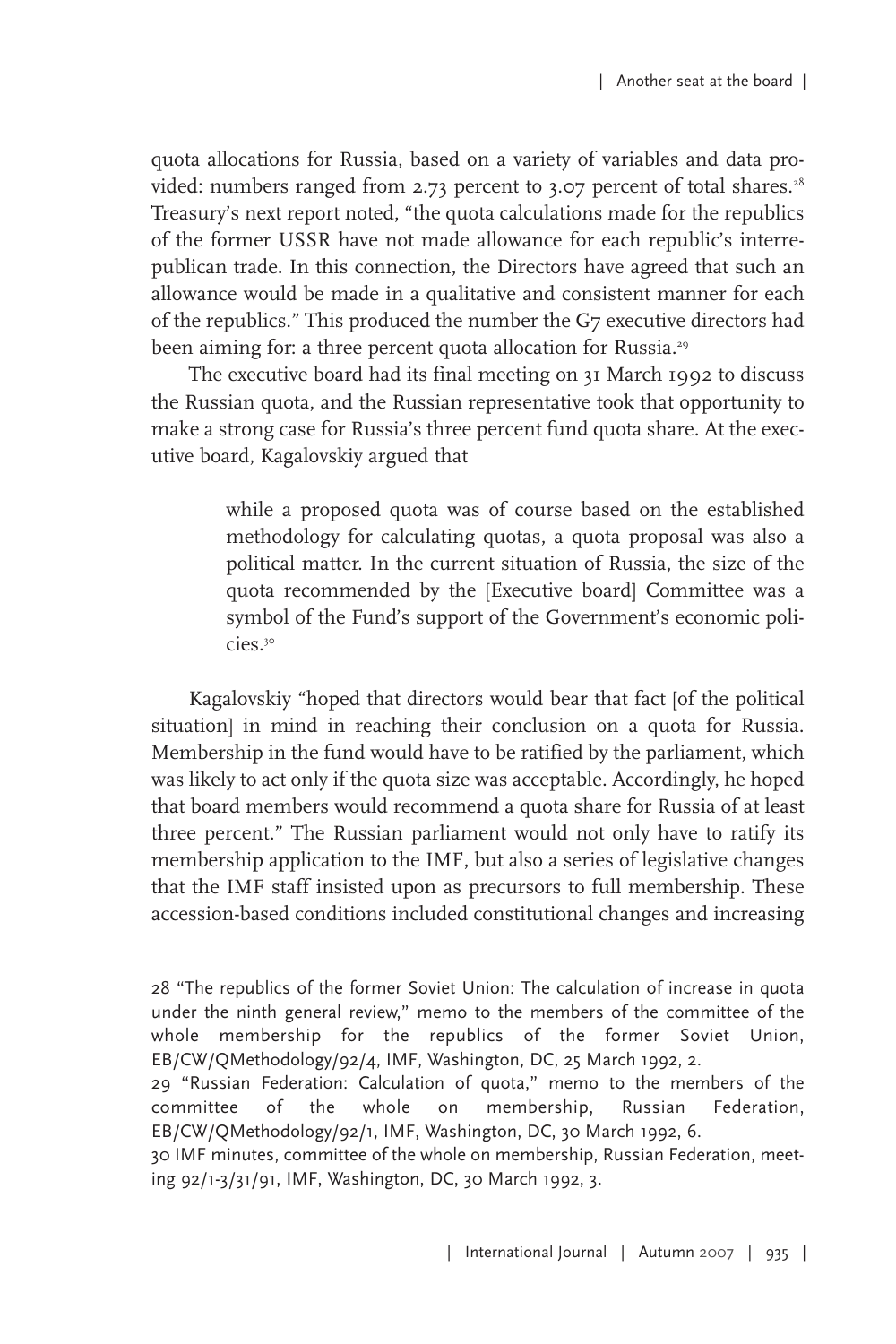the president's legislative powers. The Russian representative needed to go home to parliament and make the case that the fund had faith in Russian economic reforms, signified as he believed by a three percent quota allocation, in order to get approval of necessary legislative changes when the parliament reconvened in five days.

The Japanese executive director responded that quota allocations were not only based on "exchange rate and GDP, but also [on] a kind of judgmental political or social factor." Indeed, the fund managing director confirmed the Japanese argument stating that "including an appropriate judgmental element was fully in keeping with the tradition of committees on membership." The Russian representative did not want to go home emptyhanded and sought immediate executive board commitments. As he noted in the 31 March executive board meeting, "the Russian authorities were keen to make some sort of public announcement about the committee's recommendation, provisional or otherwise, as quickly as possible, and preferably immediately after the consultation of the current meeting."<sup>31</sup> The board conceded this and that same day, 31 March 1992, the fund's external relations department made the unusual public news release of agreement on Russia's three percent total quota share. Publicizing Russia's quota share before the board of governors approved it, as well as before Russia was even admitted as a member, was unorthodox indeed. However, the Russians believed that they were now in the position to better sell their economic reforms to parliament.

The announcement of Russia's three percent quota allocation played extremely well in Russian media sources. A few days after the executive board meeting and before the reopening of parliament, the Komsomolskaya Pravda reported that the IMF quota decision gave Yeltsin "a powerful trump card" while "the theme of replacing the government has been softened appreciably in the past few days." Similarly, Izvestia reported that the three percent quota allocation demonstrated the international financial community's vote of confidence in Yeltsin's policies. The Nezavisimaya Gazeta headline read "Russian Federation government's sensational success—not only will Russia be admitted to the IMF, but its quota will rank it right after the G7 countries." Finally, Otto Latsis, Izvestia's outspoken and well-known writer, wrote "not only will the IMF influence our development but also we—as the holder of a large quota—will influence the

31 IMF minutes, 3, 4, 9.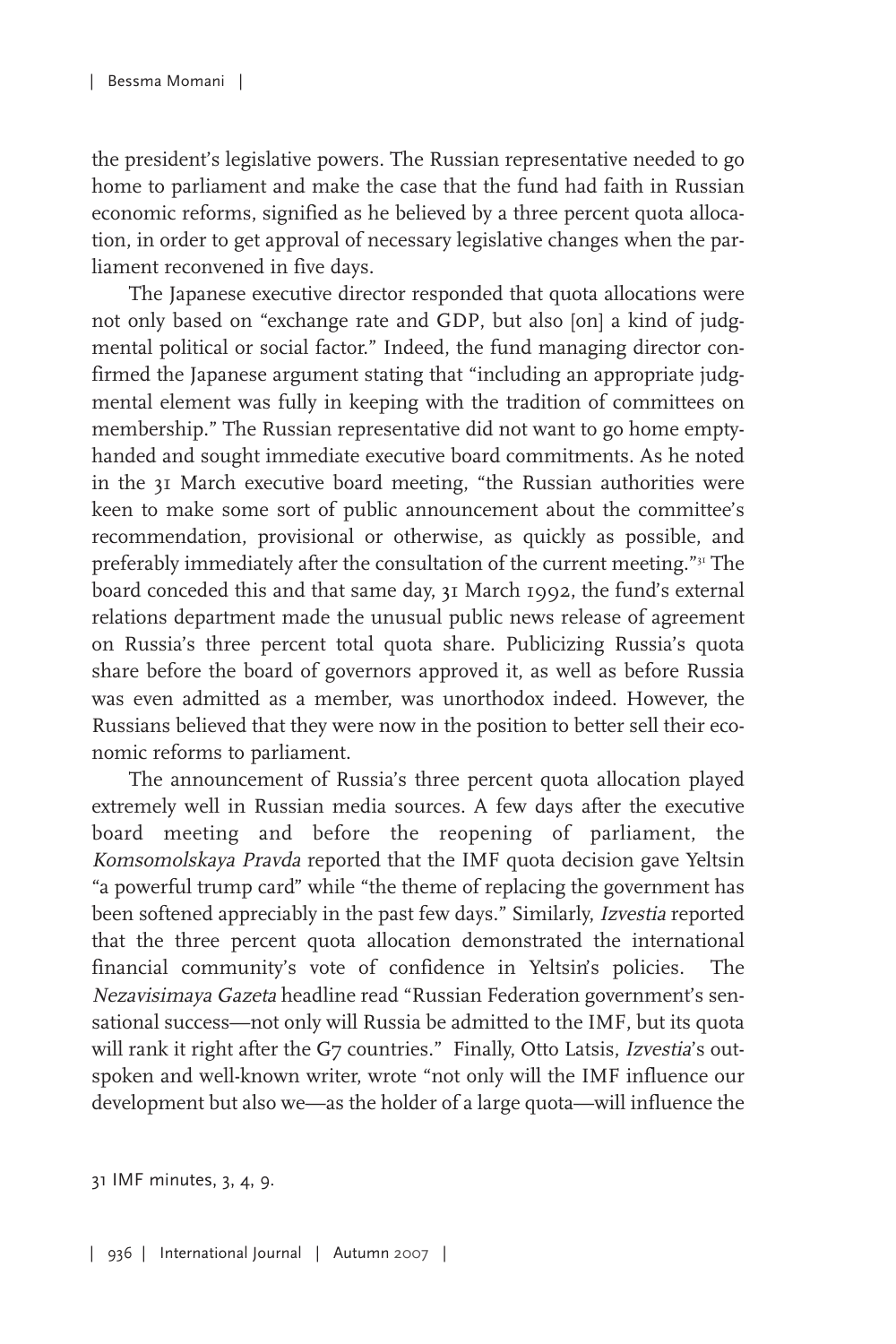economic development of the entire world through the IMF."<sup>32</sup> When parliament reconvened in April, the mood had been relatively calmed and although Yeltsin did not get the legislative authority he wanted, parliament agreed not to overthrow, but rather to "adjust," the economic reform plan. This was a relative success, attributable in part to the relatively generous IMF quota allocation interpreted as an international vote of confidence in Russian economic reform plans and Russia's new role in international decision-making. As former IMF board members have noted, Russia's position on the executive board remained a prestigious one, but also a quiet and lowprofile position to this day: Russia has preferred to go along with the consensus view on the executive board.

#### CONCLUSION

The IMF executive board, spearheaded by the G7 executive directors, built a special case for Russia to secure a seat. There are a number of factors of this historical account worth highlighting. First, the fund management and executive board were caught up in the positive mood of the international political climate that was in favour of giving Russia the benefit of the doubt in terms of its relative economic weakness and missing data. Having a strong Russia join the fund and the executive board would finally universalize the institution. There is no doubt for many inside the fund that the symbolic power of this universality sentiment helped shape many of the fund's internal decisions on Russia. After all, the fund would now be the inclusive international organization envisioned by its creators in embracing the former communist states and helping them in their formidable task of economic, social, and political transition. Moreover, Russia's superpower legacy could not be ignored at the board, and the IMF's uncertain future made it more pressing to have the once great empire join the IMF's top echelon of power. Again, by far the sentiment of fund membership being universalized was the most powerful force behind the case of Russia getting a seat on the executive board.

32 I Sickha, "We are exchange the (new) constitution for the government," Komsomolskaya Pravda, 4 April 1992; Pavel Golub, "IMF gives Russian government vote of confidence," Izvestia, 1 April 1992; Mikhail Leontyev, "Russian Federation government's sensational success," Nezavisimaya Gazeta, 2 April 1992, all in Current Digest of the Post-Soviet Press, 29 April 1992 vol. XLIV, no 13; Otto Latsis, "Forty seven years late," Izvestia, 28 April 1992, Current Digest of the Post-Soviet Press, 27 May 1992, vol. XLIV, no 17.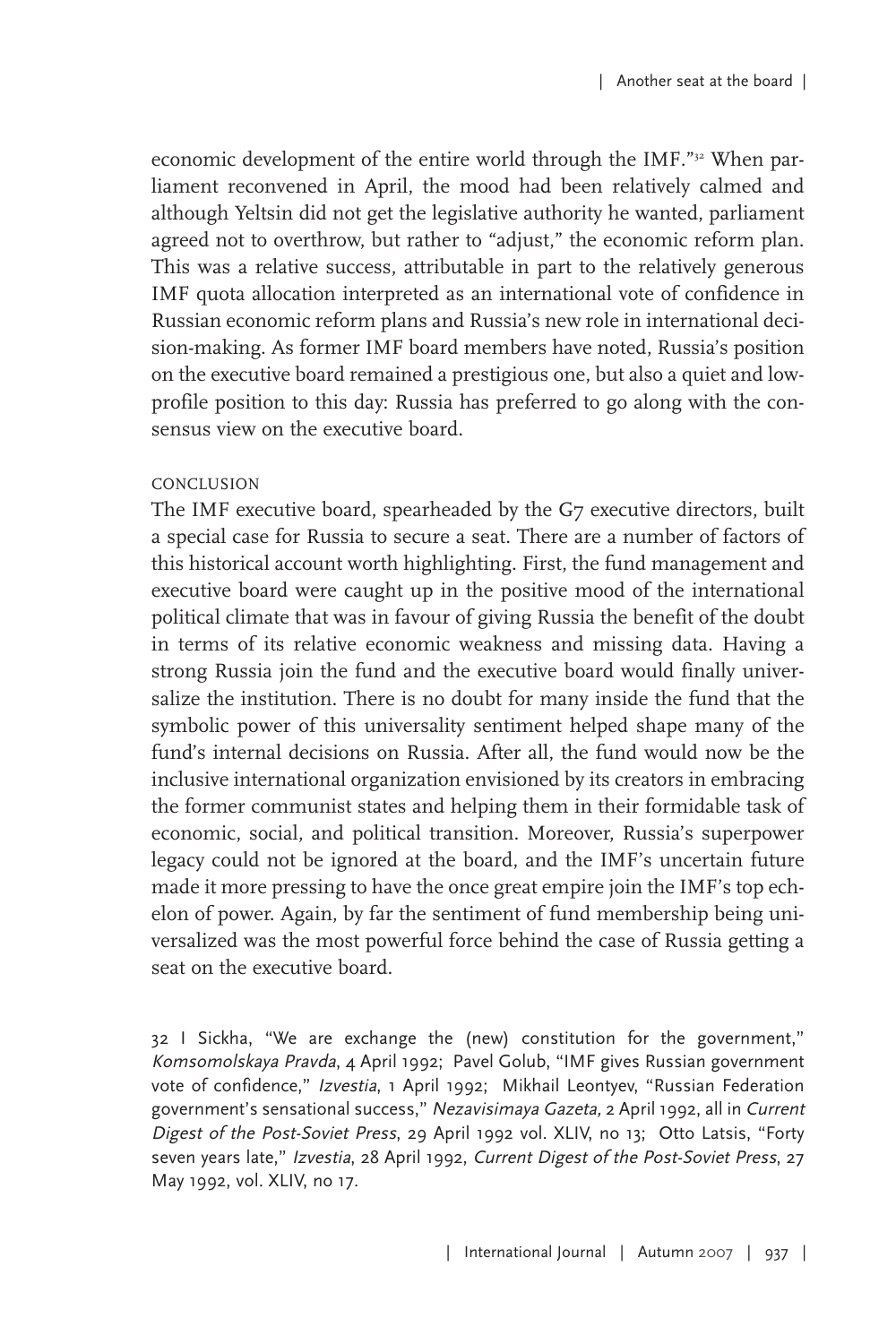Second, it is important to note that Russia's quota was pegged past the lowest of the G7—Italy—for political reasons. Soon after achieving a seat on the executive board, Russia would become part of an expanded organization—the G8. This does not seem to be a coincidence, and would prove to be an investigation worthy of study. The fact that G7 states could not provide a Marshall plan-style solution to Russia's dire economic position was an impetus to sweeten Russia's membership application with a seat on the executive board. What also stands out is that other G7 states, like Italy and Canada, did not get a sole constituency-free seat despite having greater quotas than Russia. There is a difference then, between quota allocations and representation on the executive board that is often unexplored. Moreover, having a constituency is not always a burden as the Russians had viewed it. Canada has preferred its constituency because it suits its self-described image as a state that favours multilateralism, and Canada enjoys noting that it represents both developed and developing countries at the executive board.

Third, the case reminds us that indeed while the board was accustomed to viewing the world through political lenses, the IMF staff remained true to its character: a technical, quantitatively guided body of professional economists. The IMF staff are technocrats committed to the economic principles of their craft and it took considerable executive board prompting to get the staff studies in line with their preferred outcome. Throughout the ranks of the staff, however, the politicization of Russia's seat on the board was never internalized: staff preferred, in their own way, to remain aloof and untainted by the board's actions. Consequently, for IMF reform debates today, the case reminds us that the institution is torn between meeting the needs of its political masters, the executive board, the powerful G7 capitals, and the technically oriented staff.

Fourth, there were genuine objective difficulties in applying the Soviet statistical data for the purposes of the fund's quota calculations including: missing time series of data, communist measures of GDP (which did not include services and were based on artificial prices), inflated Soviet exchange rates used in data sets, and, of course, interrepublic trade data. The staff wanted to work through these difficulties to achieve the appropriate, technical numbers. The executive board—led by the G7 and most notably the United States, who all wanted burden-sharing through the IMF—appeared relieved when the Russians fabricated the data needed. Again, for the board, this politicization was for the greater good of the institution and—arguably in their eyes—for the long-term economic and politi